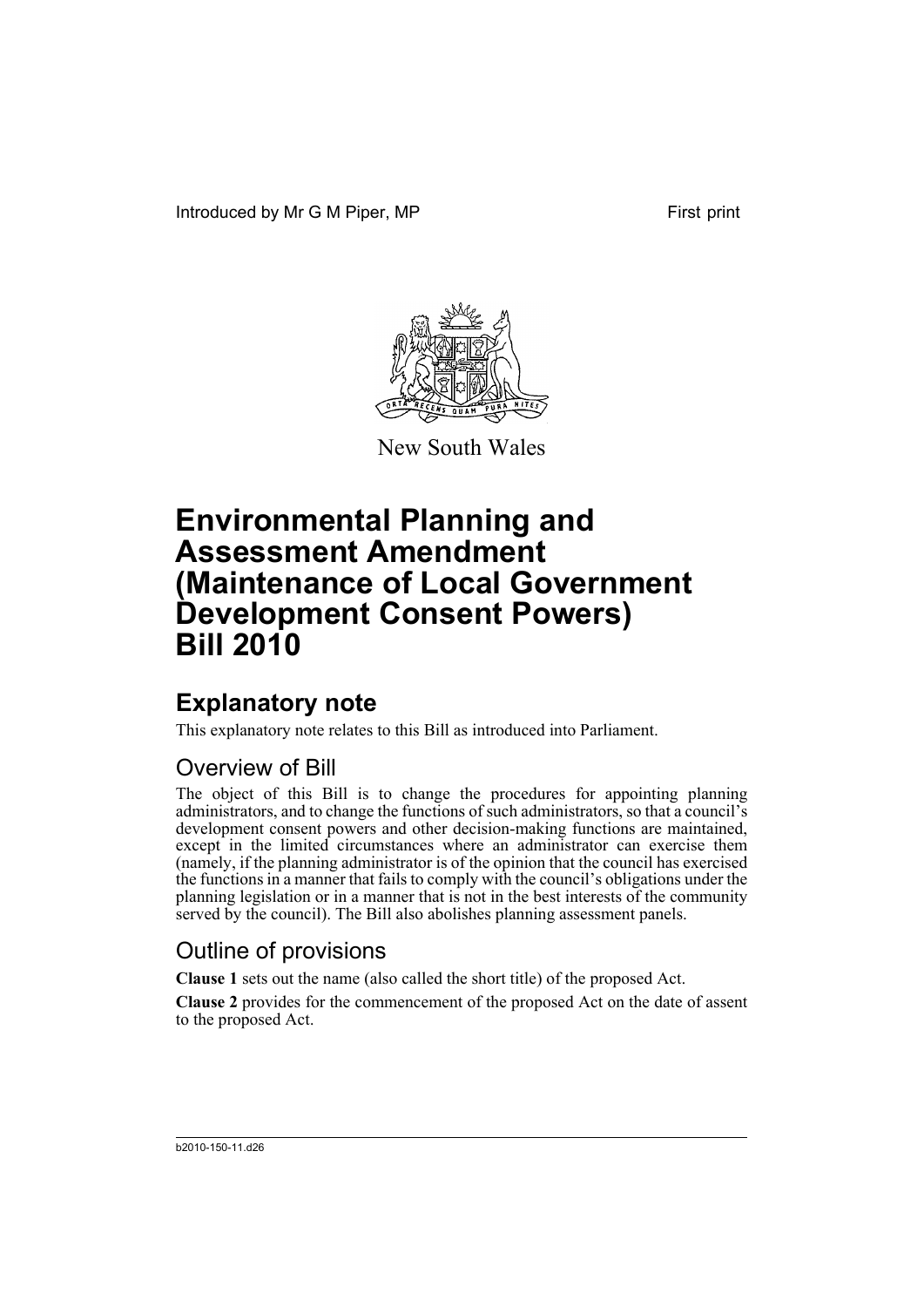Explanatory note

# **Schedule 1 Amendment of Environmental Planning and Assessment Act 1979 No 203**

**Schedule 1 [4]** inserts the following new provisions concerning planning administrators:

## **Subdivision 1 Preliminary**

**Proposed section 117C** defines terms used in the proposed provisions. In particular, it defines *prescribed planning functions*, which are the only functions that a planning administrator can exercise, as:

- (a) the refusal of consent to a development application, or
- (b) the granting of consent to a development application, or
- (c) the imposition of conditions on a development consent, or
- (d) the modification of conditions on a development consent, or
- (e) the extension of the term of a development consent, or
- (f) any other function as a consent authority conferred by an environmental planning instrument, or
- (g) a function of a relevant planning authority relating to the making of an environmental planning instrument under Part 3 of the *Environmental Planning and Assessment Act 1979*, or
- (h) a function of a council relating to the making of an environmental planning instrument under Division 1 of Part 2 of Chapter 6 of the *Local Government Act 1993*, or
- (i) a function relating to the preparation, making and approval of a development control plan, or
- (j) a function relating to the preparation and approval of a contribution plan.

## **Subdivision 2 Appointment of planning administrators**

**Proposed section 117D** constitutes the Panel for the Review of Councils, the functions of which are to advise the Minister about the need to provide assistance to councils in the exercise of their prescribed planning functions and to advise the Minister about the need to appoint planning administrators for particular councils.

**Proposed section 117E** provides that the Panel may advise the Minister as to whether or not to appoint a planning administrator for a particular council. The Panel may provide such advice at the request of the Minister or if the Independent Commission Against Corruption has made certain recommendations in relation to the council.

**Proposed section 117F** provides for the Minister to appoint a planning administrator for a particular council, after giving notice to the council.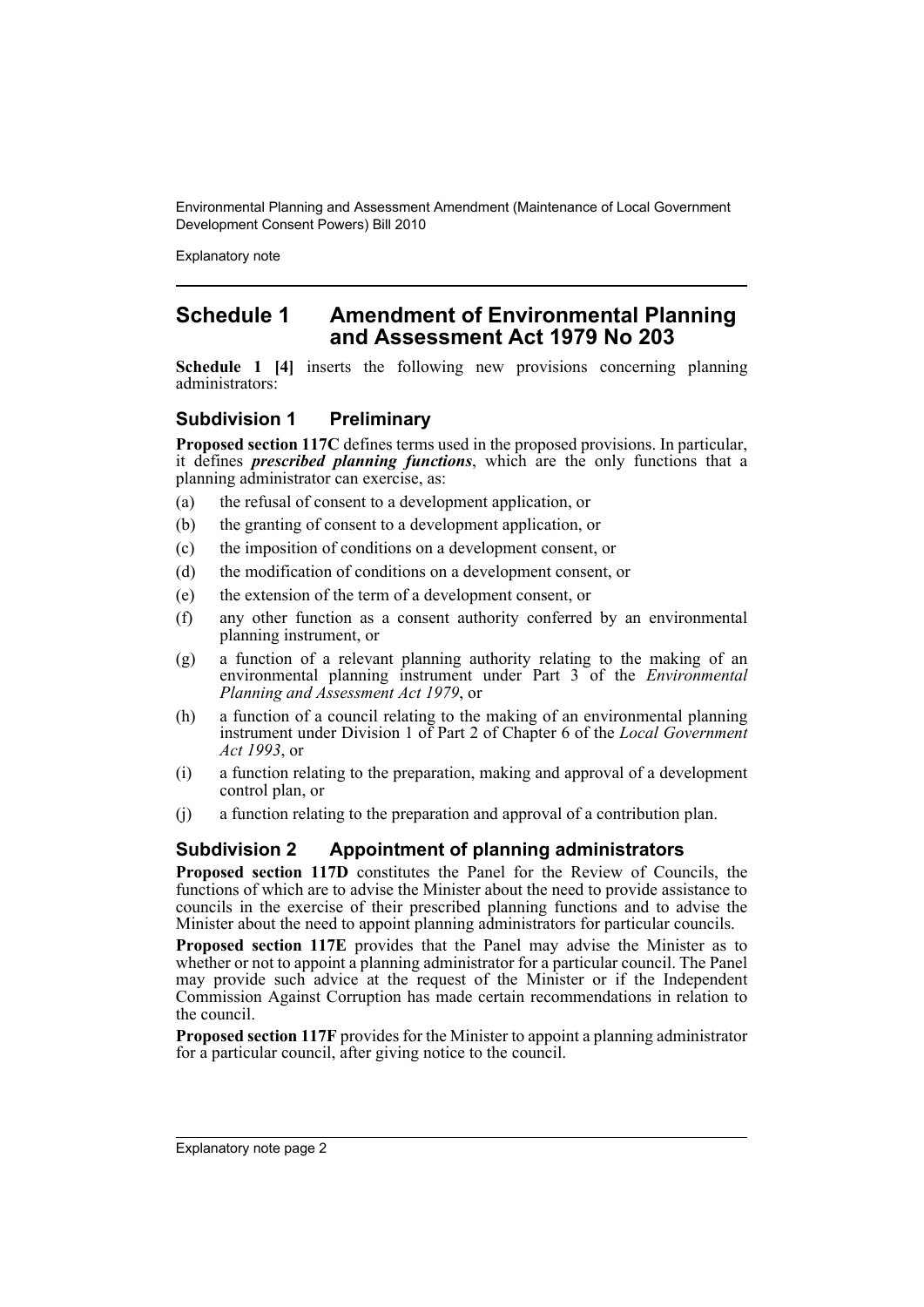Explanatory note

## **Subdivision 3 Functions of planning administrators**

**Proposed section 117G** confers functions on a planning administrator appointed for a particular council, which include providing advice to the council in relation to the exercise by the council of its prescribed planning functions and assisting the council in making improvements to its governance and to the process by which it exercises its prescribed planning functions. In certain limited circumstances, the planning administrator can reverse the exercise of one or more of the prescribed planning functions of the council or seek the revocation by the Minister of any delegation of a prescribed planning function made by a council to its general manager.

**Proposed section 117H** provides that a planning administrator appointed for a particular council may reverse the exercise of a planning function of the council and exercise the planning function in the place of the council, but only if the planning administrator is of the opinion that the council has exercised a prescribed planning function in a manner that fails to comply with the council's obligations under the planning legislation or in a manner that is not in the best interests of the community served by the council.

**Proposed section 117I** provides that the appointment of a planning administrator for a particular council does not affect any delegation of a prescribed planning function made by the council to its general manager, but the planning administrator may apply to the Minister for the revocation of any or all delegations by the council to its general manager or that other person in relation to prescribed planning functions.

## **Subdivision 4 Reporting of planning administrators**

**Proposed section 117J** provides for a planning administrator to provide an interim review and progress report about the first 6 months of the administrator's appointment. That report must include an evaluation of the key performance indicators that relate to the decision-making of the council.

**Proposed section 117K** provides for a planning administrator to provide an annual report about the first 12 months of the administrator's appointment. That report must include an evaluation of the key performance indicators that relate to the decision-making of the council and a recommendation as to the need for the continuation or otherwise of the period of planning administration.

**Proposed section 117L** provides for the Minister to extend the term of appointment of the planning administrator if the administrator's annual report recommends the continuation.

**Proposed section 117M** makes it clear that the Minister can terminate the appointment of a planning administrator for any other reason.

## **Subdivision 5 Miscellaneous**

**Proposed section 117N** makes it clear that the proposed provisions do not affect the power of the Governor to dismiss the mayor and councillors of a council.

**Schedule 1 [1]–[3], [5]–[19] and [24]** are consequential on the revision of provisions about planning administrators and the abolition of planning assessment panels.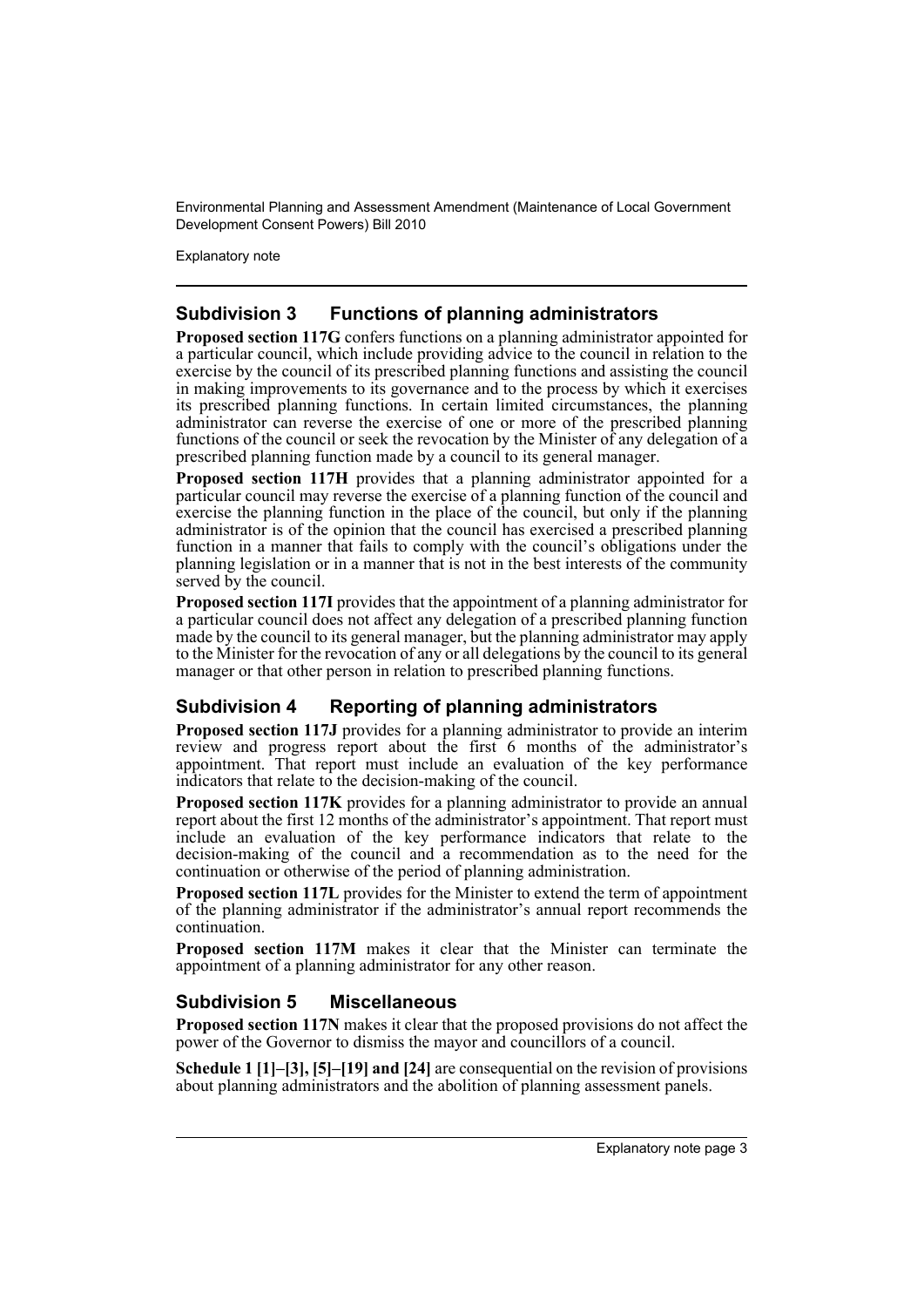Explanatory note

**Schedule 1 [20]–[23]** extend a provision that protects the exercise of certain functions of Ministers so that it applies to planning administrators. The Minister may consent to the provision being over-ridden.

**Schedule 1 [25]** provides for the making of savings and transitional regulations consequent on the enactment of the proposed Act.

**Schedule 1 [26]** revokes any existing appointments of planning administrators and planning assessment panels.

**Schedule 1 [27]** makes provision for the membership and procedure of the Panel for the Review of Councils.

## **Schedule 2 Amendment of Independent Commission Against Corruption Act 1988 No 35**

**Schedule 2** makes a consequential amendment. It modifies the power of the Independent Commission Against Corruption to recommend that a person be appointed under the *Environmental Planning and Assessment Act 1979* to administer the functions of a council because of serious corrupt conduct by any of the councillors in connection with the exercise or purported exercise of functions under that Act. The amended provision instead provides for the Commission to recommend the appointment of a planning administrator or regional panel to exercise planning functions.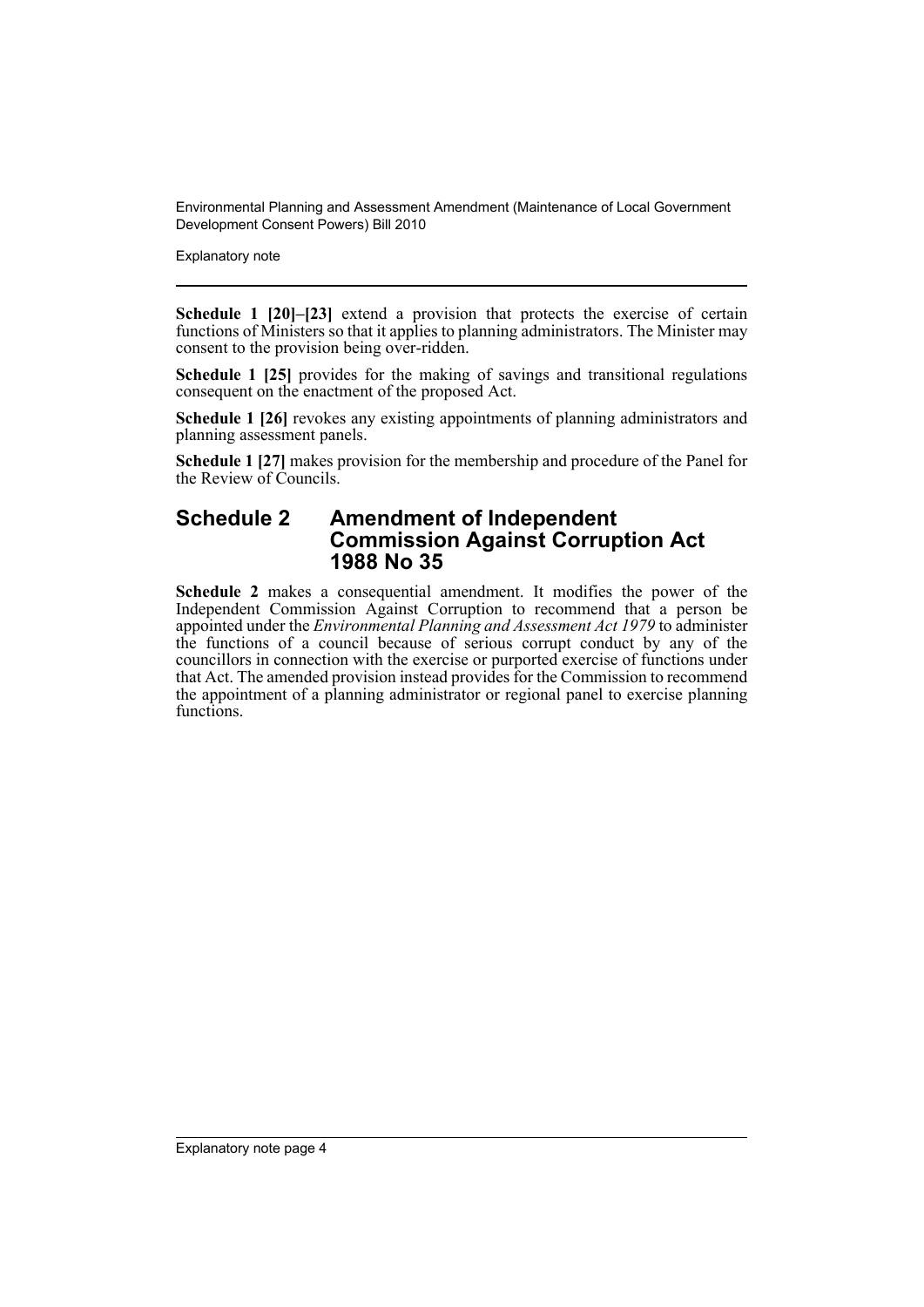Introduced by Mr G M Piper, MP First print



New South Wales

# **Environmental Planning and Assessment Amendment (Maintenance of Local Government Development Consent Powers) Bill 2010**

# **Contents**

|            |                                                                          | Page |
|------------|--------------------------------------------------------------------------|------|
| 1          | Name of Act                                                              |      |
|            | Commencement                                                             | 2    |
| Schedule 1 | Amendment of Environmental Planning and Assessment<br>Act 1979 No 203    | 3    |
| Schedule 2 | Amendment of Independent Commission Against<br>Corruption Act 1988 No 35 | 17   |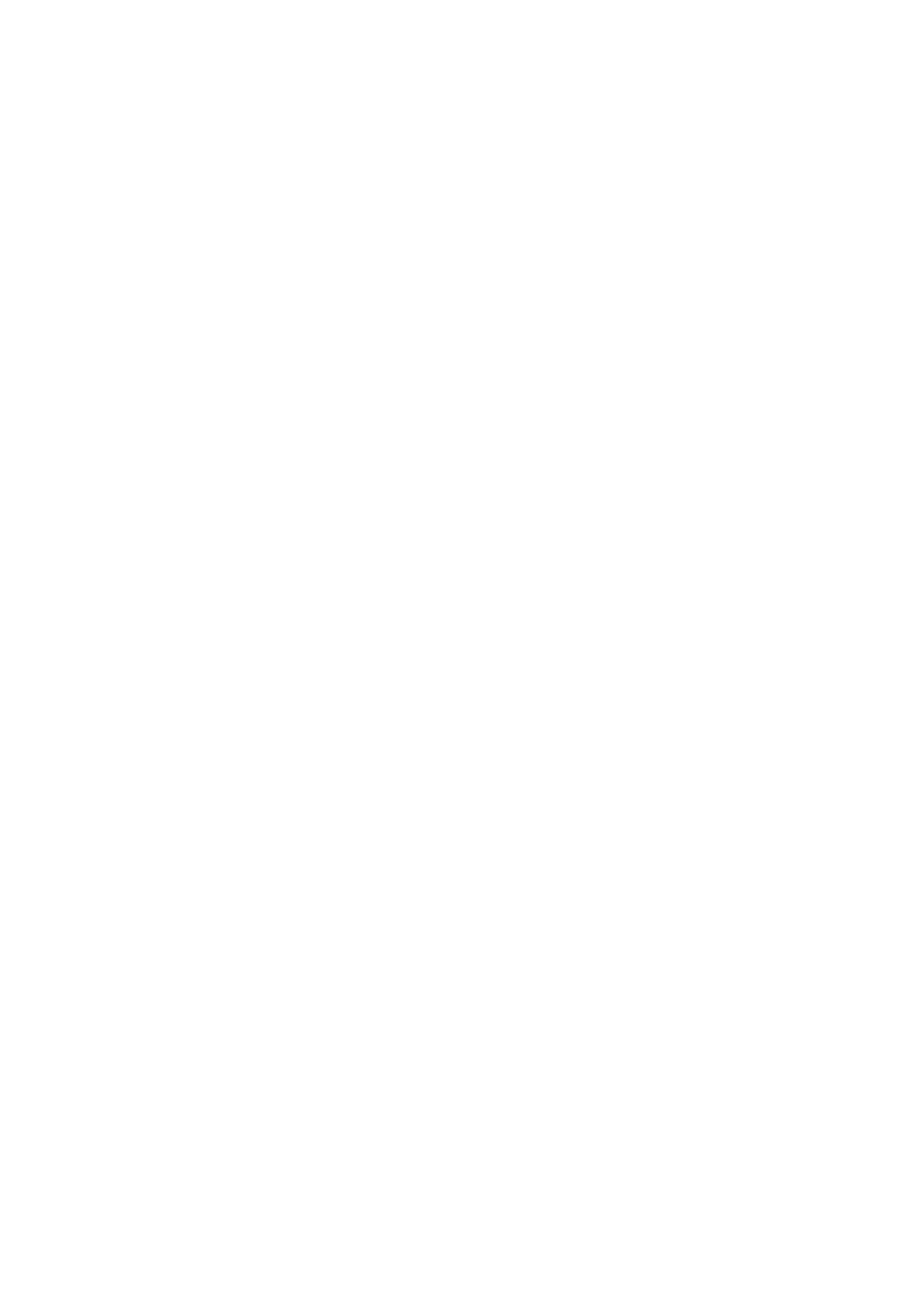

New South Wales

# **Environmental Planning and Assessment Amendment (Maintenance of Local Government Development Consent Powers) Bill 2010**

No , 2010

# **A Bill for**

An Act to amend the *Environmental Planning and Assessment Act 1979* in relation to the appointment of planning administrators; and for other purposes.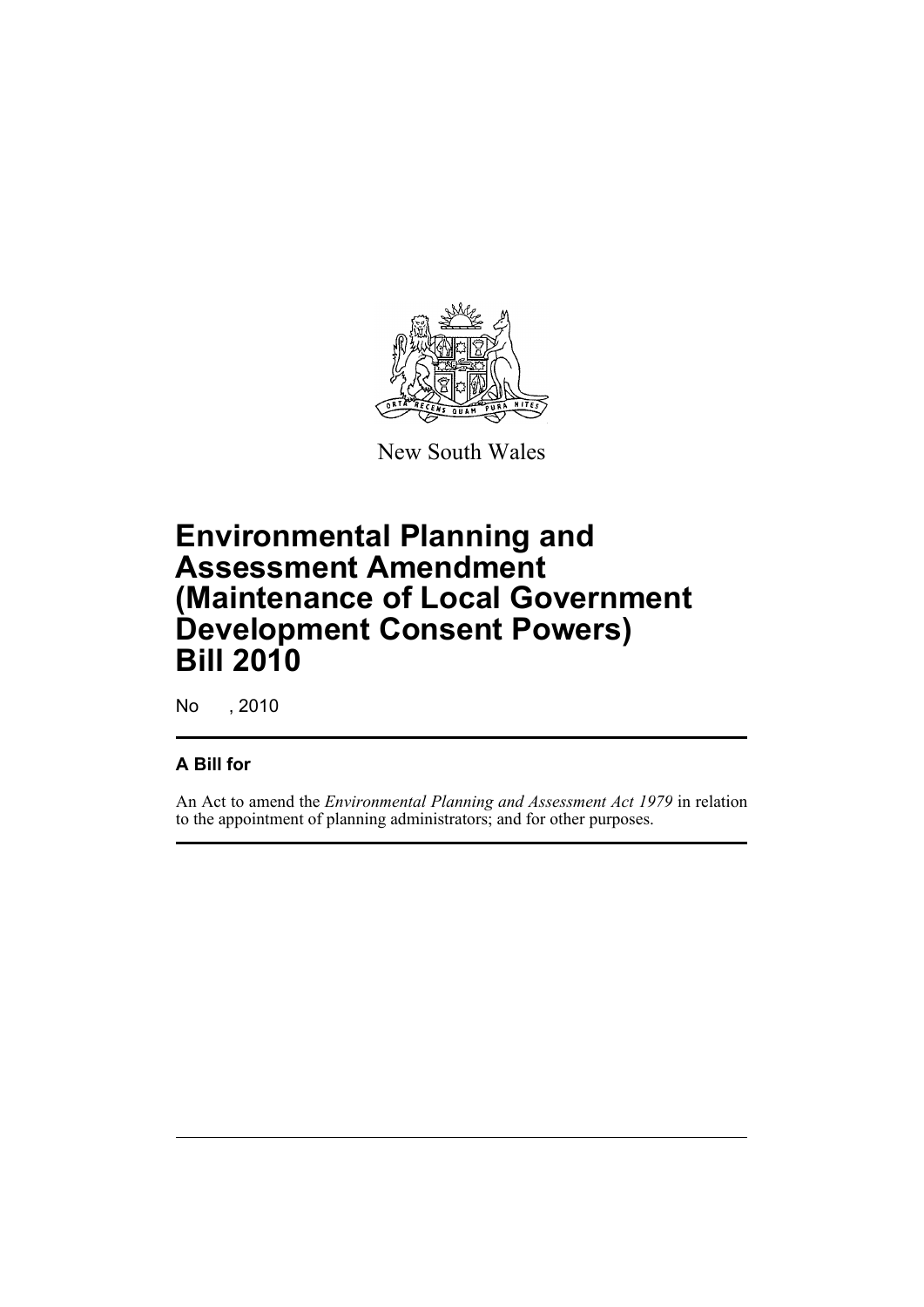<span id="page-7-1"></span><span id="page-7-0"></span>

| The Legislature of New South Wales enacts:                                                                                                             | 1             |
|--------------------------------------------------------------------------------------------------------------------------------------------------------|---------------|
| Name of Act                                                                                                                                            | $\mathcal{P}$ |
| This Act is the <i>Environmental Planning and Assessment Amendment</i><br>(Maintenance of Local Government Development Consent Powers)<br>Act $2010$ . | 3<br>4<br>5   |
| <b>Commencement</b>                                                                                                                                    | 6             |
| This Act commences on the date of assent to this Act.                                                                                                  | 7             |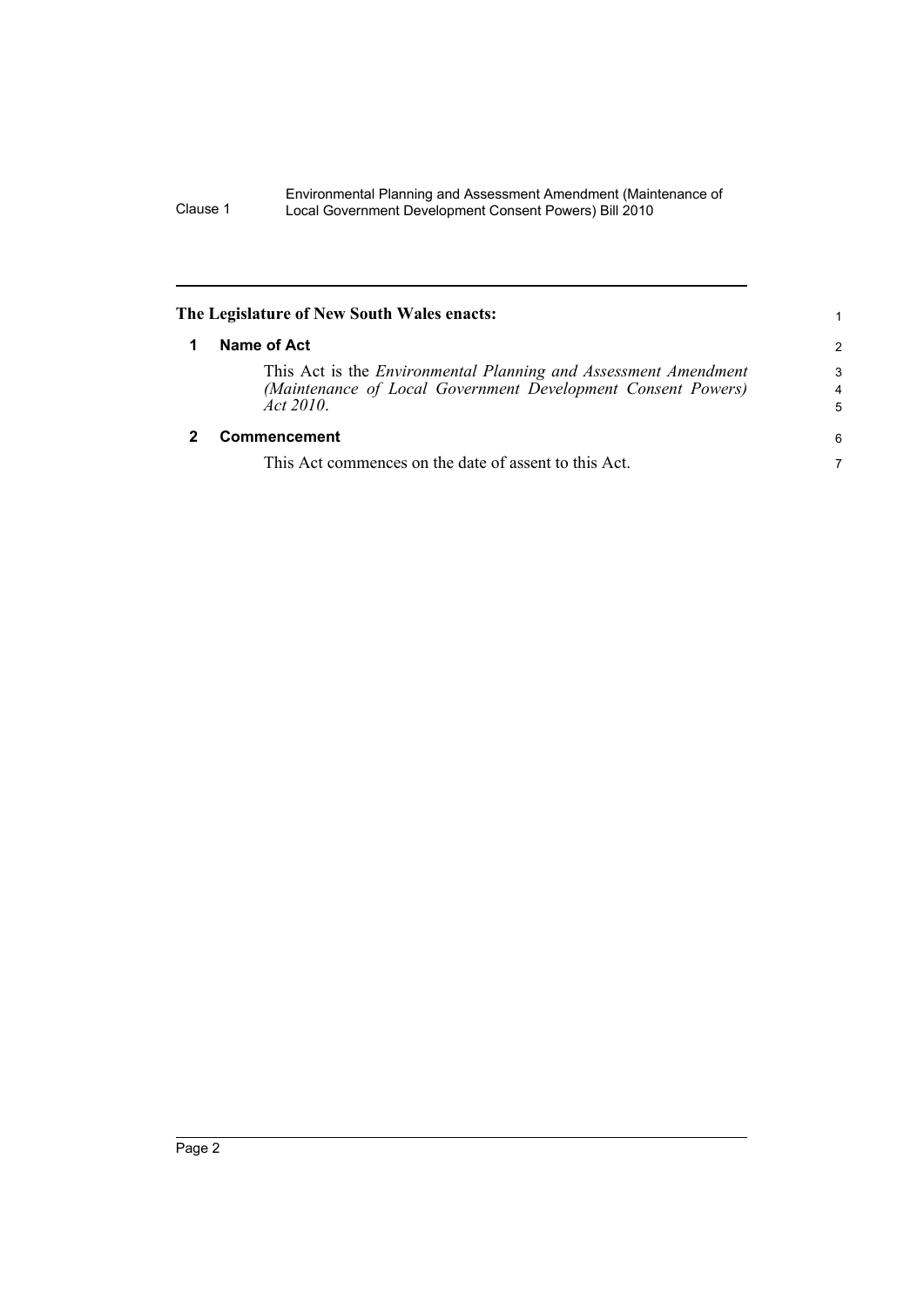Amendment of Environmental Planning and Assessment Act 1979 No 203 Schedule 1

## <span id="page-8-0"></span>**Schedule 1 Amendment of Environmental Planning and Assessment Act 1979 No 203**

| Omit the definition of <i>planning assessment panel</i> in section $4(1)$ .<br><b>Section 23D Functions of Commission</b><br>[2]<br>Omit "or a planning assessment panel" from section $23D(1)(c)$ .<br>Part 6, Division 1AA, heading<br>[3]<br>Omit the heading. Insert instead: | $\overline{4}$<br>5<br>6<br>$\overline{7}$<br>8 |
|-----------------------------------------------------------------------------------------------------------------------------------------------------------------------------------------------------------------------------------------------------------------------------------|-------------------------------------------------|
|                                                                                                                                                                                                                                                                                   |                                                 |
|                                                                                                                                                                                                                                                                                   |                                                 |
|                                                                                                                                                                                                                                                                                   |                                                 |
|                                                                                                                                                                                                                                                                                   |                                                 |
|                                                                                                                                                                                                                                                                                   |                                                 |
| Division 1AA Planning administrators and regional panels                                                                                                                                                                                                                          | 9                                               |
| [4]<br>Part 6, Division 1AA                                                                                                                                                                                                                                                       | 10                                              |
| Omit section 117C. Insert instead:                                                                                                                                                                                                                                                | 11                                              |
| <b>Subdivision 1</b><br><b>Preliminary</b>                                                                                                                                                                                                                                        | 12                                              |
| <b>117C</b><br><b>Definitions</b>                                                                                                                                                                                                                                                 | 13                                              |
| In this Division:                                                                                                                                                                                                                                                                 | 14                                              |
| <b>Panel for the Review of Councils means the Panel for the</b><br>Review of Councils constituted by section 117D.                                                                                                                                                                | 15<br>16                                        |
| <i>planning administrator</i> for a council means a person appointed<br>as a planning administrator for that council under section 117F.                                                                                                                                          | 17<br>18                                        |
| <i>prescribed planning function</i> means any of the following<br>functions:                                                                                                                                                                                                      | 19<br>20                                        |
| the refusal of consent to a development application,<br>(a)                                                                                                                                                                                                                       | 21                                              |
| the granting of consent to a development application,<br>(b)                                                                                                                                                                                                                      | 22                                              |
| the imposition of conditions on a development consent,<br>(c)                                                                                                                                                                                                                     | 23                                              |
| the modification of conditions on a development consent,<br>(d)                                                                                                                                                                                                                   | 24                                              |
| the extension of the term of a development consent,<br>(e)                                                                                                                                                                                                                        | 25                                              |
| (f)<br>any other function as a consent authority conferred by an<br>environmental planning instrument,                                                                                                                                                                            | 26<br>27                                        |
| a function of a relevant planning authority relating to the<br>(g)<br>making of an environmental planning instrument under<br>Part 3,                                                                                                                                             | 28<br>29<br>30                                  |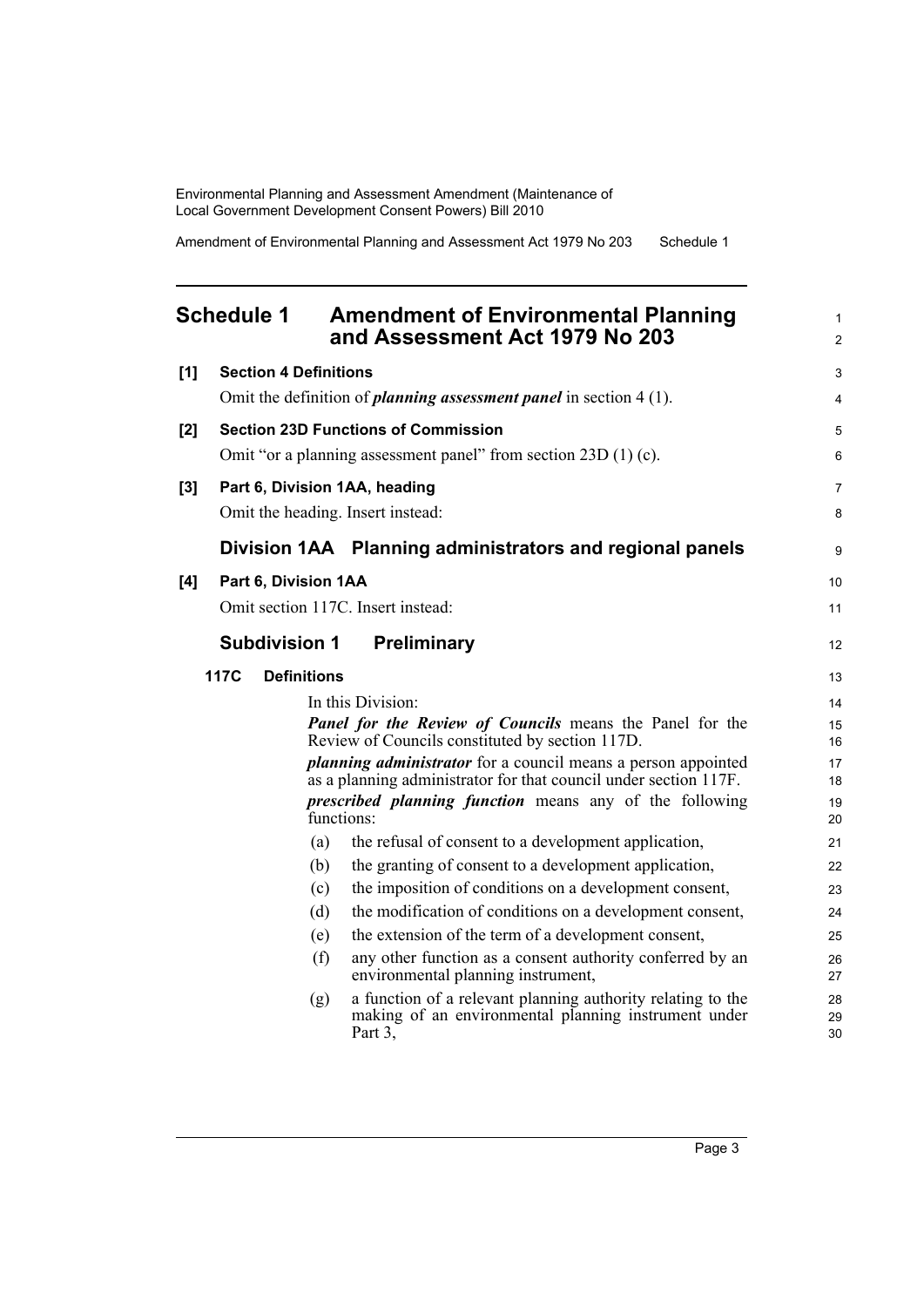Schedule 1 Amendment of Environmental Planning and Assessment Act 1979 No 203

|      |     | (h)                                                                                                                                                                                | a function of a council relating to the making of an<br>environmental planning instrument under Division 1 of<br>Part 2 of Chapter 6 of the Local Government Act 1993, | $\mathbf{1}$<br>$\overline{2}$<br>$\mathfrak{S}$ |
|------|-----|------------------------------------------------------------------------------------------------------------------------------------------------------------------------------------|------------------------------------------------------------------------------------------------------------------------------------------------------------------------|--------------------------------------------------|
|      |     | (i)                                                                                                                                                                                | a function relating to the preparation, making and approval<br>of a development control plan,                                                                          | 4<br>5                                           |
|      |     | (i)                                                                                                                                                                                | a function relating to the preparation and approval of a<br>contribution plan.                                                                                         | 6<br>$\overline{7}$                              |
|      |     |                                                                                                                                                                                    | regional panel means a joint regional planning panel.                                                                                                                  | 8                                                |
|      |     | <b>Subdivision 2</b>                                                                                                                                                               | Appointment of planning administrators                                                                                                                                 | 9                                                |
| 117D |     |                                                                                                                                                                                    | <b>Panel for the Review of Councils</b>                                                                                                                                | 10                                               |
|      | (1) |                                                                                                                                                                                    | There is constituted by this section a body corporate to be called<br>the Panel for the Review of Councils.                                                            | 11<br>12                                         |
|      | (2) |                                                                                                                                                                                    | The Panel is to have 3 members appointed by the Minister.                                                                                                              | 13                                               |
|      | (3) |                                                                                                                                                                                    | Of the members:                                                                                                                                                        | 14                                               |
|      |     | (a)                                                                                                                                                                                | one is to be nominated by the Minister, and                                                                                                                            | 15                                               |
|      |     | (b)                                                                                                                                                                                | one is to be nominated by the Minister for Local<br>Government, and                                                                                                    | 16<br>17                                         |
|      |     | (c)                                                                                                                                                                                | one is to be nominated by the Local Government<br>Association and the Shires Association of NSW acting<br>together.                                                    | 18<br>19<br>20                                   |
|      | (4) |                                                                                                                                                                                    | The functions of the Panel are:                                                                                                                                        | 21                                               |
|      |     | (a)                                                                                                                                                                                | to advise the Minister about the need to provide assistance<br>to councils in the exercise of their prescribed planning<br>functions, and                              | 22<br>23<br>24                                   |
|      |     | (b)                                                                                                                                                                                | to advise the Minister about the need to appoint planning<br>administrators for particular councils.                                                                   | 25<br>26                                         |
|      | (5) | For the purposes of providing such advice, the Panel may seek,<br>receive and consider submissions from interested persons and<br>may gather relevant information from any source. | 27<br>28<br>29                                                                                                                                                         |                                                  |
|      | (6) | the Panel                                                                                                                                                                          | Schedule 7 makes provision for the membership and procedure of                                                                                                         | 30<br>31                                         |
| 117E |     |                                                                                                                                                                                    | Panel may advise Minister to appoint planning administrator                                                                                                            | 32                                               |
|      | (1) |                                                                                                                                                                                    | The Panel for the Review of Councils may advise the Minister as<br>to whether or not to appoint a planning administrator for a<br>particular council.                  | 33<br>34<br>35                                   |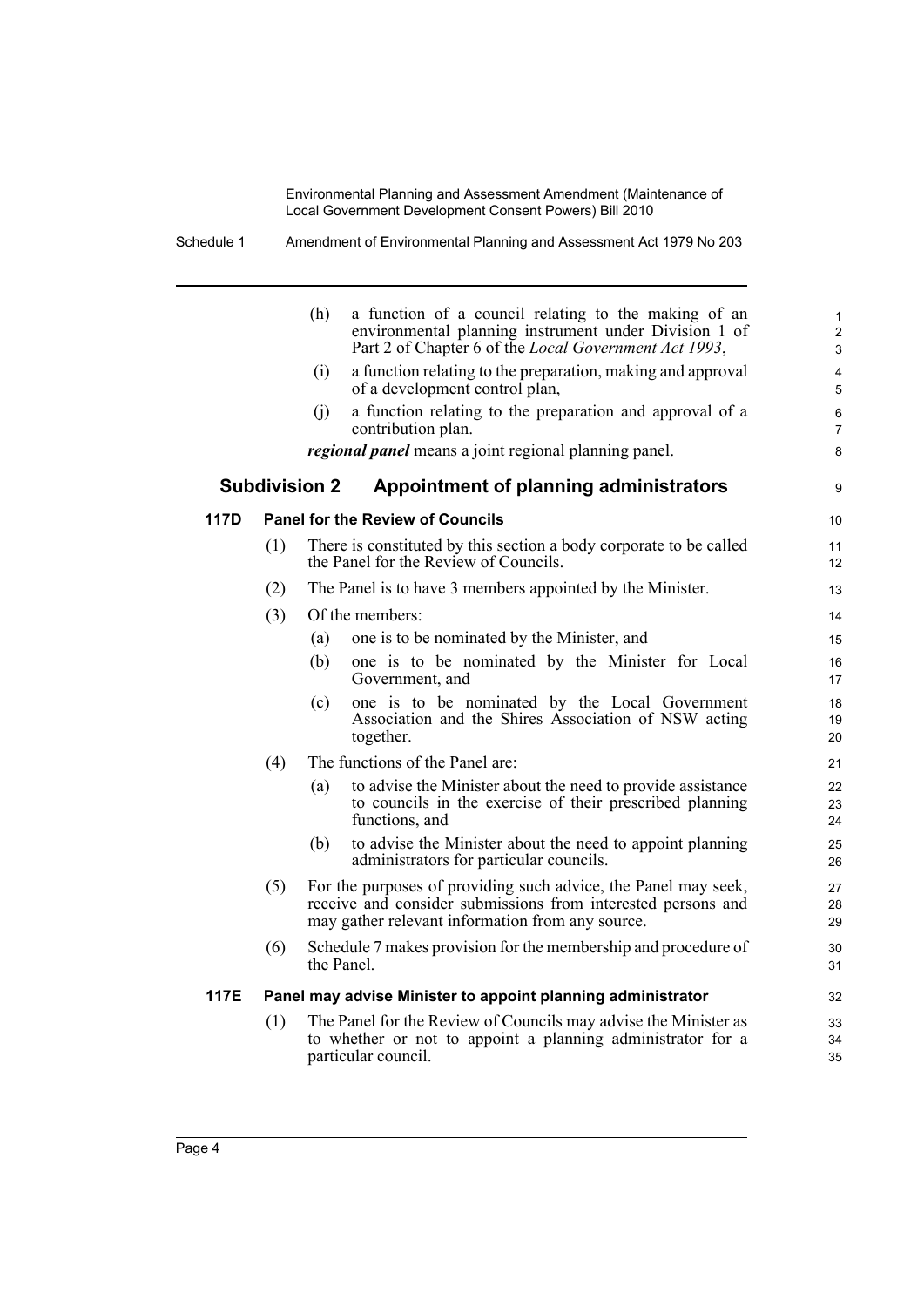Amendment of Environmental Planning and Assessment Act 1979 No 203 Schedule 1

| (2) | The Panel may provide such advice: |  |
|-----|------------------------------------|--|
|-----|------------------------------------|--|

- (a) at the request of the Minister, or
- (b) if a report referred to in section 74C of the *Independent Commission Against Corruption Act 1988* recommends that consideration be given to the appointment of a planning administrator for a particular council because of serious corrupt conduct by any of the councillors in connection with the exercise or purported exercise of prescribed planning functions, or
- (c) of its own volition.
- (3) If the Panel advises that a planning administrator should be appointed for a particular council, the Panel:
	- (a) must specify to the Minister its reasons for advising that the appointment be made, and
	- (b) must specify the key performance indicators on which the planning administrator will be required to report under Subdivision 4 (which are to reflect the reasons for advising the appointment of the planning administrator).

### **117F Appointment of planning administrator**

- (1) The Minister may appoint a planning administrator for a particular council:
	- (a) on the advice of the Panel for the Review of Councils, or
	- (b) with the agreement of the relevant council.
- (2) Before appointing a planning administrator for a particular council on the advice of the Panel, the Minister must notify the council concerned in writing of the proposed action (including the reasons for the proposed action) and request the council to show cause why the action should not be taken.
- (3) The Minister must consider any written submissions made by the council within 6 weeks of notice being given under subsection (2) and must not take action under this section earlier than 6 weeks after the notice is given.
- (4) A planning administrator is to be appointed by order of the Minister published in the Gazette.
- (5) The Minister must, as soon as reasonably practicable after appointing a planning administrator, make the reasons for that appointment publicly available.
- (6) The Minister may specify the term of appointment of a planning administrator.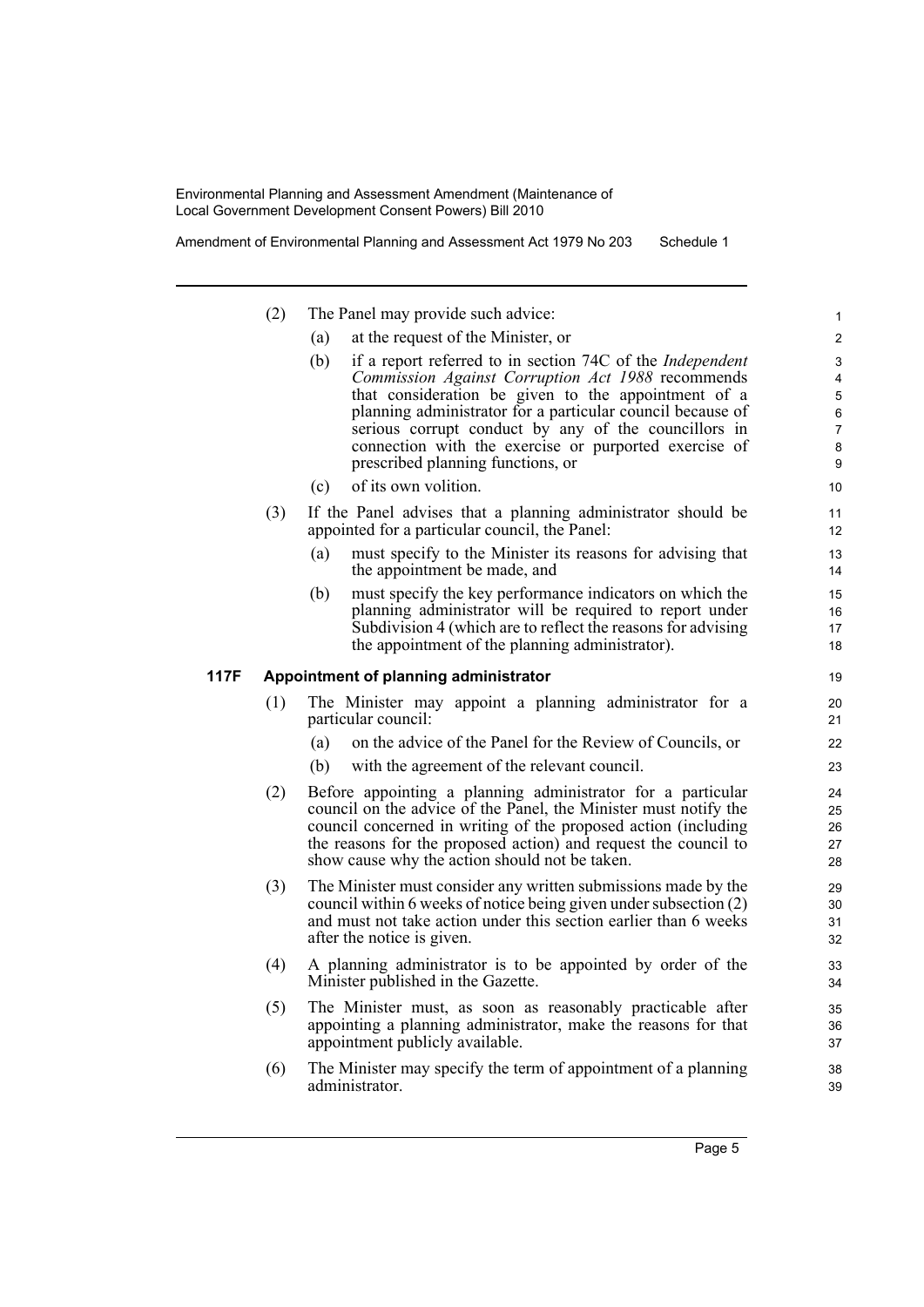Schedule 1 Amendment of Environmental Planning and Assessment Act 1979 No 203

## **Subdivision 3 Functions of planning administrators**

### **117G Functions of planning administrator**

A planning administrator appointed for a particular council has the following functions:

1

- (a) to provide advice to the council in relation to the exercise by the council of its prescribed planning functions,
- (b) to assist the council in making improvements to its governance and to the process by which it exercises its prescribed planning functions,
- (c) in the circumstances specified in section 117H—to reverse the exercise of one or more of the prescribed planning functions of the council,
- (d) in the circumstances specified in section 117I—to seek the revocation by the Minister of any delegation of a prescribed planning function made by a council to its general manager.

#### **117H Planning administrator may reverse exercise of prescribed planning functions of council**

- (1) This section applies if a planning administrator appointed for a particular council is of the opinion that the council has exercised a prescribed planning function:
	- (a) in a manner that fails to comply with the council's obligations under the planning legislation, or
	- (b) in a manner that is not in the best interests of the community served by the council, because of the manner in which the council has dealt with the matter, the time taken or in any other respect.
- (2) The planning administrator may reverse the exercise of the planning function and exercise the planning function in the place of the council, in which case:
	- (a) the planning function the exercise of which is reversed is taken never to have been exercised, and
	- (b) the exercise of the planning function by the administrator is taken to be the exercise of the function by the council.
- (3) The planning administrator must not reverse the exercise of a function under this section unless the planning administrator has first:
	- (a) reported the proposed reversal to the council, and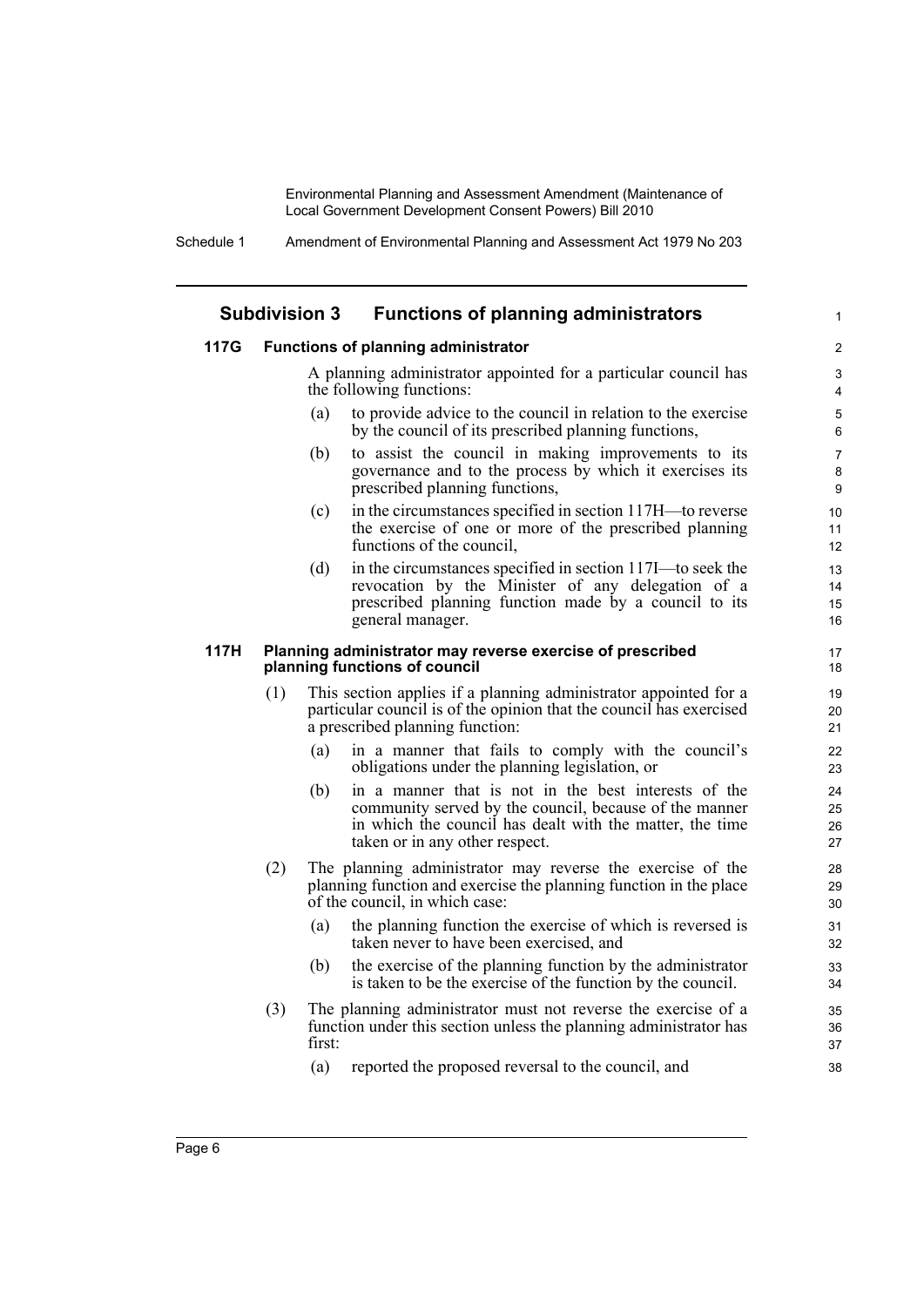Amendment of Environmental Planning and Assessment Act 1979 No 203 Schedule 1

(b) provided the council with reasons for that reversal. (4) The planning administrator is not entitled to reverse the exercise of a function more than 3 months after the function was exercised by the council. (5) A planning administrator is not to enter into a contract in the exercise of the planning administrator's functions except: (a) with the consent of the Minister and the concurrence of the Minister for Local Government, or (b) in the case of a contract for the appointment of staff—with the authority conferred by a regulation made under section 118AF. (6) Subsection (2) has effect even if the appointment of the planning administrator is subsequently found not to have been validly made. (7) In this section: *failure to comply with obligations under the planning legislation* includes: (a) a failure to carry into effect or enforce the provisions of this Act, an environmental planning instrument or a direction under section 55, 94E or 117, or (b) a failure to comply with the requirements of the staged repeal program under section 33B with respect to the preparation or making of a replacement local environmental plan, or (c) without limiting paragraph (a), a failure to comply with a determination under section 56, or (d) without limiting paragraph (a), a failure to provide access to and the use of staff and facilities to the Planning Assessment Commission or a planning arbitrator as referred to in section 23N (1). **117I Planning administrator may seek revocation of certain planning delegations** (1) The appointment of a planning administrator for a particular council does not affect any delegation of a prescribed planning function made by the council to its general manager. 1  $\overline{2}$ 3 4 5 6 7 8 9 10 11 12 13 14 15 16 17 18 19  $20$ 21 22 23 24 25 26 27 28 29 30 31 32 33 34 35 36

(2) However, a planning administrator may apply to the Minister for the revocation of any or all delegations by the council to its general manager in relation to prescribed planning functions.

Page 7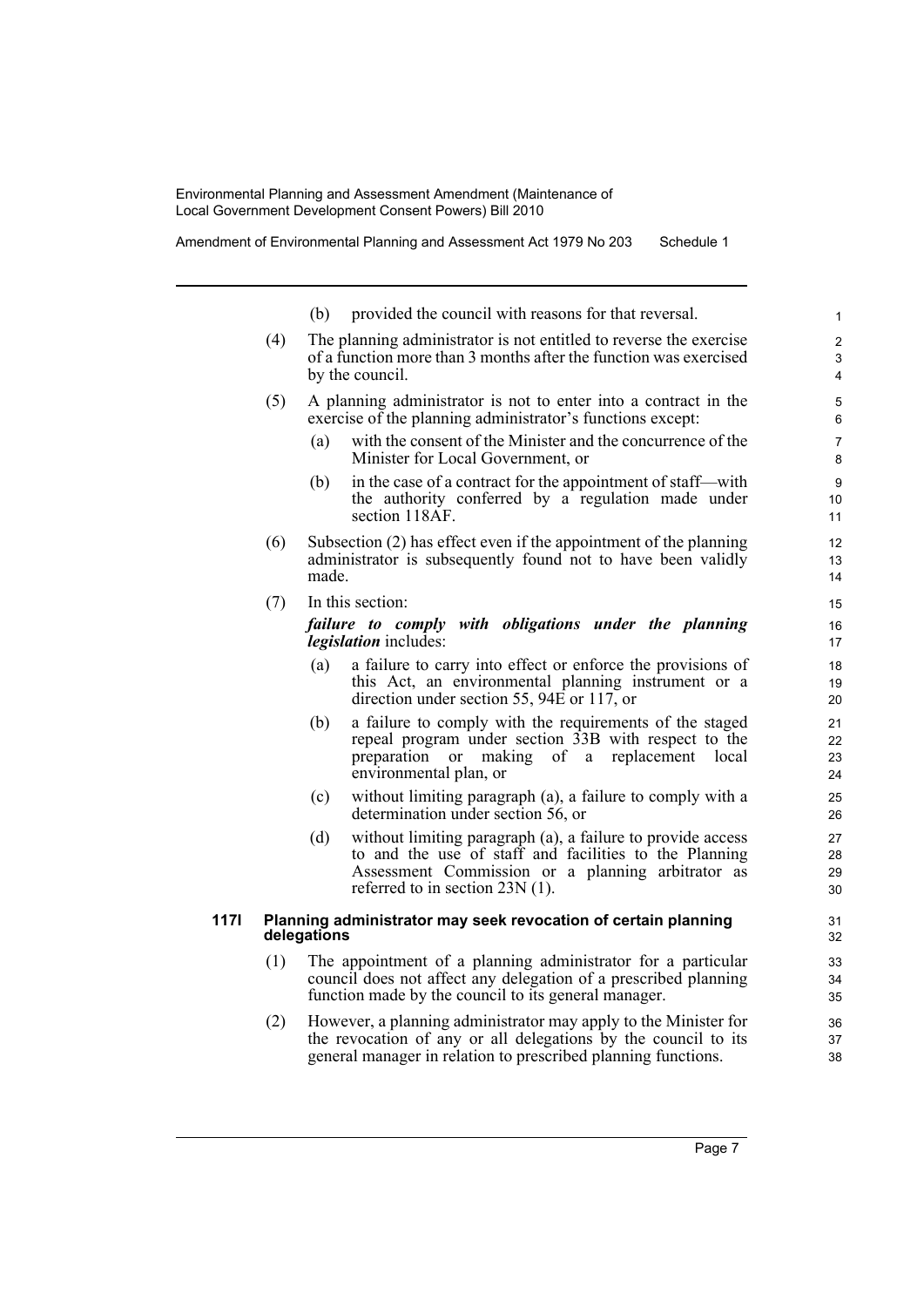| The Minister must seek advice on any such application from the                                                                                                                                                                                                                                                                                                                                                                                                                                                                                                                                                                                                 |
|----------------------------------------------------------------------------------------------------------------------------------------------------------------------------------------------------------------------------------------------------------------------------------------------------------------------------------------------------------------------------------------------------------------------------------------------------------------------------------------------------------------------------------------------------------------------------------------------------------------------------------------------------------------|
|                                                                                                                                                                                                                                                                                                                                                                                                                                                                                                                                                                                                                                                                |
| revoking any or all of the delegations made by the council                                                                                                                                                                                                                                                                                                                                                                                                                                                                                                                                                                                                     |
|                                                                                                                                                                                                                                                                                                                                                                                                                                                                                                                                                                                                                                                                |
| If the general manager of a council has been notified in writing of<br>any revocation of a delegation under this section, the general<br>manager or other person is no longer a delegate of the council for<br>10                                                                                                                                                                                                                                                                                                                                                                                                                                              |
| 11                                                                                                                                                                                                                                                                                                                                                                                                                                                                                                                                                                                                                                                             |
| $12 \overline{ }$                                                                                                                                                                                                                                                                                                                                                                                                                                                                                                                                                                                                                                              |
| If a planning administrator appointed for a particular council<br>13<br>exercises functions for a continuous period of more than<br>14<br>6 months, the planning administrator must provide the Minister<br>15<br>with an interim review and progress report about the first<br>16<br>17                                                                                                                                                                                                                                                                                                                                                                       |
| The report must be delivered no later than 4 weeks after the end<br>18<br>19                                                                                                                                                                                                                                                                                                                                                                                                                                                                                                                                                                                   |
| 20                                                                                                                                                                                                                                                                                                                                                                                                                                                                                                                                                                                                                                                             |
| 21<br>22<br>23<br>24                                                                                                                                                                                                                                                                                                                                                                                                                                                                                                                                                                                                                                           |
| 25<br>26                                                                                                                                                                                                                                                                                                                                                                                                                                                                                                                                                                                                                                                       |
| 27<br>28<br>29                                                                                                                                                                                                                                                                                                                                                                                                                                                                                                                                                                                                                                                 |
| 30                                                                                                                                                                                                                                                                                                                                                                                                                                                                                                                                                                                                                                                             |
| 31<br>32<br>33<br>34<br>35                                                                                                                                                                                                                                                                                                                                                                                                                                                                                                                                                                                                                                     |
| 36<br>37                                                                                                                                                                                                                                                                                                                                                                                                                                                                                                                                                                                                                                                       |
| an evaluation of the key performance indicators that relate<br>to the decision-making of the council (which were<br>planning<br>any other matters that the planning administrator considers<br>The Minister must provide a copy of the report to the relevant<br>council as soon as practicable after the Minister receives the<br>If a planning administrator appointed for a particular council<br>exercises functions for a continuous period of more than<br>12 months, the planning administrator must provide the Minister<br>with a further report about the first 12 months of the<br>The report must be delivered no later than 4 weeks after the end |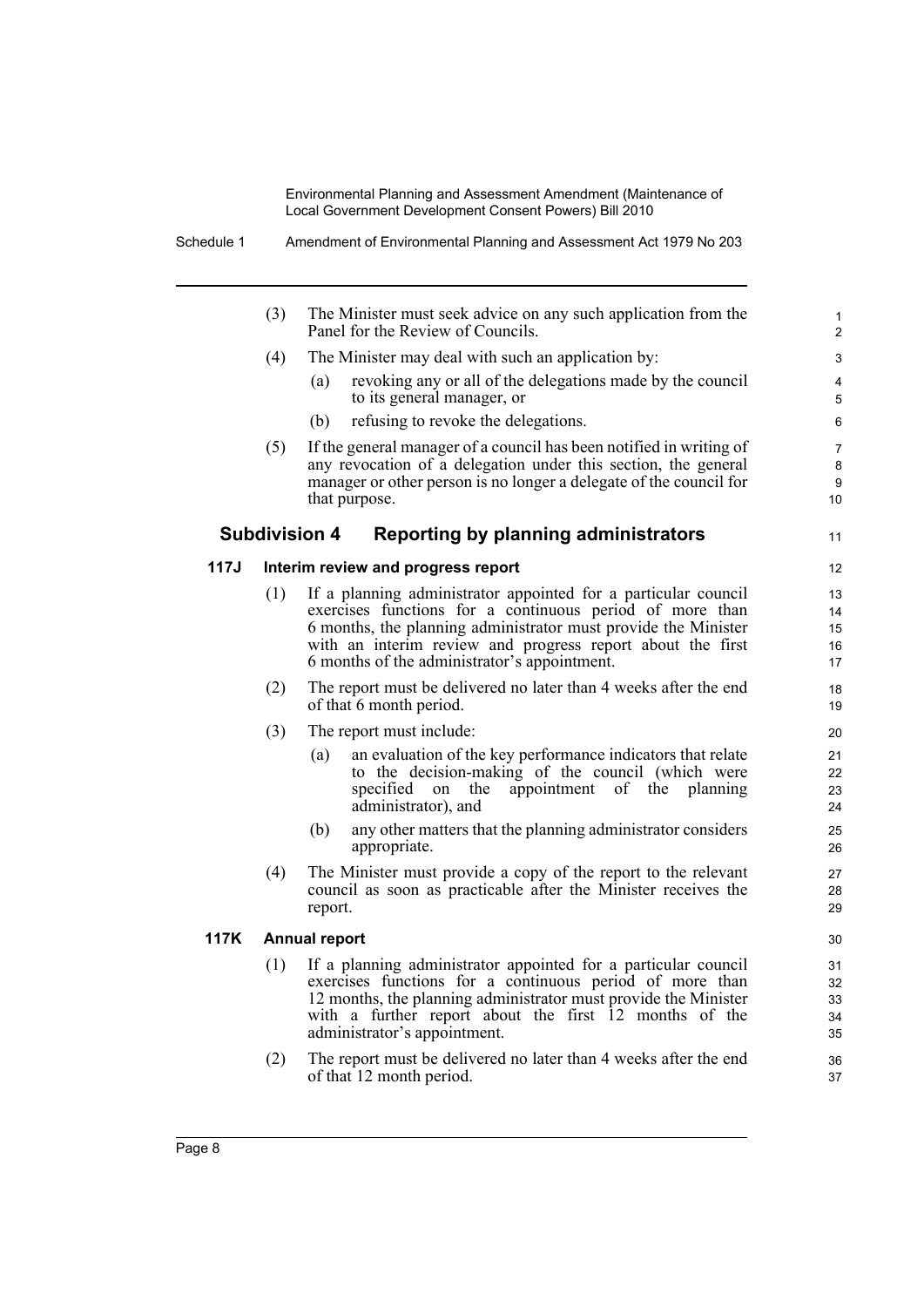Amendment of Environmental Planning and Assessment Act 1979 No 203 Schedule 1

- (3) The report must include:
	- (a) an evaluation of the key performance indicators that relate to the decision-making of the council (which were specified on the appointment of the planning administrator), and
	- (b) a recommendation as to the need for the continuation or otherwise of the period of planning administration, and
	- (c) any other matters that the planning administrator considers appropriate.
- (4) The Minister must provide a copy of the report to the relevant council as soon as practicable after the Minister receives the report.
- (5) If, before the end of the term of appointment of the planning administrator, he or she has not recommended the continuation of the period of planning administration, the term of the administrator expires.

### **117L Minister to take action on recommendation concerning term of appointment**

- (1) This section applies if the annual report under section 117K of a planning administrator appointed for a particular council recommends the continuation of the administrator's administration.
- (2) The Minister may extend the term of appointment of the planning administrator by order published in the Gazette.
- (3) Before extending the term of appointment of a planning administrator for a particular council, the Minister must notify the council concerned in writing of the proposed action (including the reasons for the proposed action) and request the council to show cause why the action should not be taken.
- (4) The Minister must consider any written submissions made by the council within 6 weeks of notice being given under subsection (3) and must not take action under this section earlier than 6 weeks after the notice is given.
- (5) The planning administrator may continue to exercise functions until the Minister has made a decision under this section.
- (6) The appointment of a planning administrator operates:
	- (a) until the end of any extension of his or her term made by the Minister under this section, or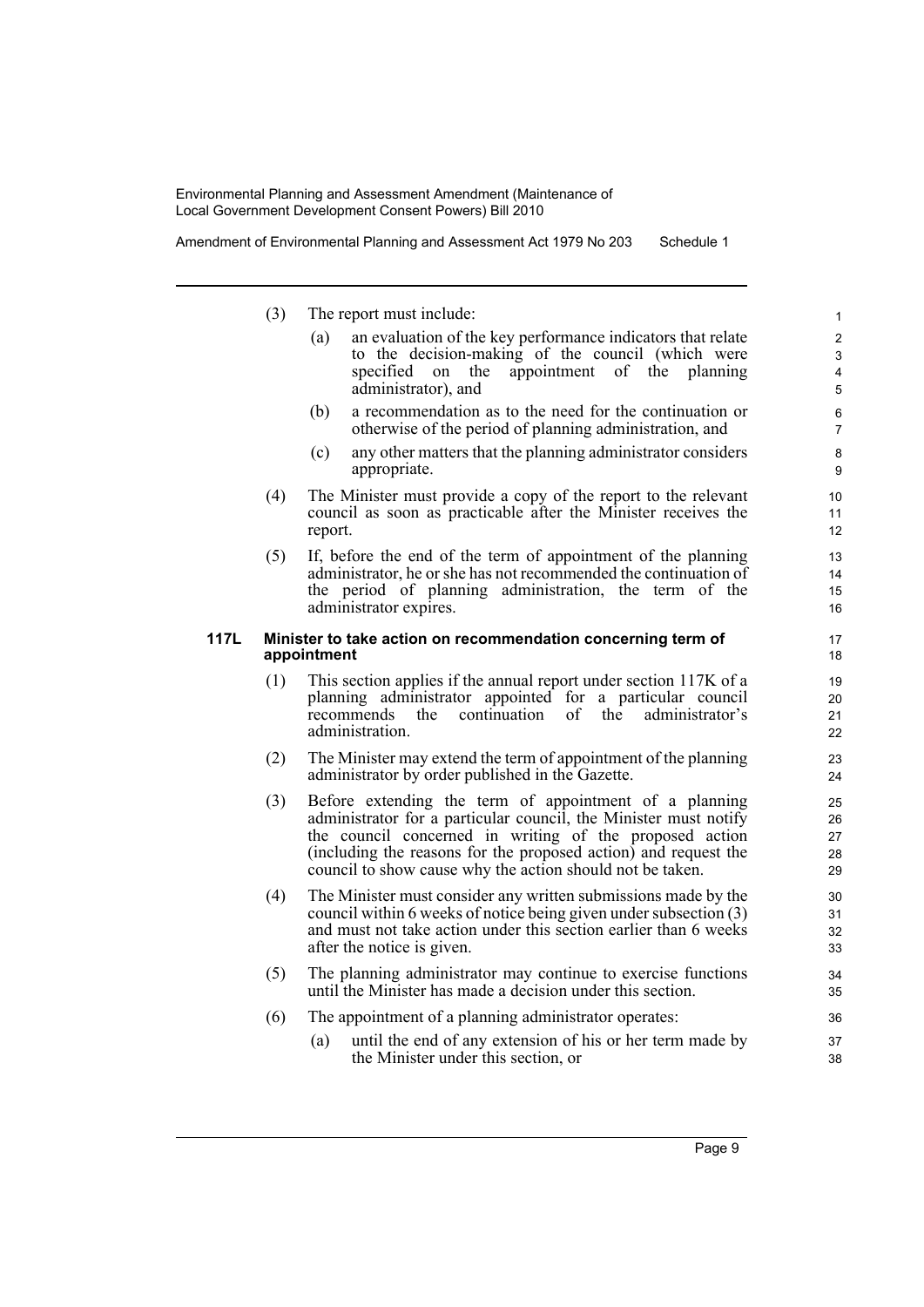Schedule 1 Amendment of Environmental Planning and Assessment Act 1979 No 203

|        | until the Minister makes a decision under this section not<br>(b)<br>to extend the term                                                                                                                                                                                                      | 1<br>$\overline{c}$   |
|--------|----------------------------------------------------------------------------------------------------------------------------------------------------------------------------------------------------------------------------------------------------------------------------------------------|-----------------------|
|        | <b>117M</b><br>Minister's power to terminate appointment unaffected                                                                                                                                                                                                                          | 3                     |
|        | Nothing in this Subdivision prevents the Minister from<br>terminating the appointment of a planning administrator prior to<br>any of the scheduled reporting and review periods specified in<br>sections 117J and 117K if the Minister is of the opinion that it is<br>appropriate to do so. | 4<br>5<br>6<br>7<br>8 |
|        | <b>Subdivision 5</b><br><b>Miscellaneous</b>                                                                                                                                                                                                                                                 | 9                     |
|        | <b>117N</b><br>Power of Governor to dismiss mayor and councillors unaffected                                                                                                                                                                                                                 | 10                    |
|        | This Part is in addition to, and does not affect, the power of the<br>Governor under section 255 of the Local Government Act 1993<br>to declare civic offices in relation to a council to be vacant.                                                                                         | 11<br>12<br>13        |
| [5]    | <b>Section 118 Appointment of regional panels</b>                                                                                                                                                                                                                                            | 14                    |
|        | Omit "a planning administrator, a planning assessment panel or" and "(or all<br>of them" from section $118(1)$ .                                                                                                                                                                             | 15<br>16              |
| [6]    | Section 118 (2) and (5)–(7)                                                                                                                                                                                                                                                                  | 17                    |
|        | Omit the subsections.                                                                                                                                                                                                                                                                        | 18                    |
| [7]    | Section 118 (3) and (4)                                                                                                                                                                                                                                                                      | 19                    |
|        | Omit "planning assessment panel or" wherever occurring.                                                                                                                                                                                                                                      | 20                    |
| [8]    | Section 118 (7B), (8) and (11)                                                                                                                                                                                                                                                               | 21                    |
|        | Omit "appointing a planning administrator or planning assessment panel, or"<br>wherever occurring.                                                                                                                                                                                           | 22<br>23              |
| [9]    | <b>Section 118 (9)</b>                                                                                                                                                                                                                                                                       | 24                    |
|        | Omit "appoint a planning administrator or a planning assessment panel, or".                                                                                                                                                                                                                  | 25                    |
| $[10]$ | Sections 118AA and 118AB                                                                                                                                                                                                                                                                     | 26                    |
|        | Omit the sections.                                                                                                                                                                                                                                                                           | 27                    |
| $[11]$ | Section 118AC Costs of planning administrator                                                                                                                                                                                                                                                | 28                    |
|        | Omit "or planning assessment panel" wherever occurring.                                                                                                                                                                                                                                      | 29                    |
|        |                                                                                                                                                                                                                                                                                              |                       |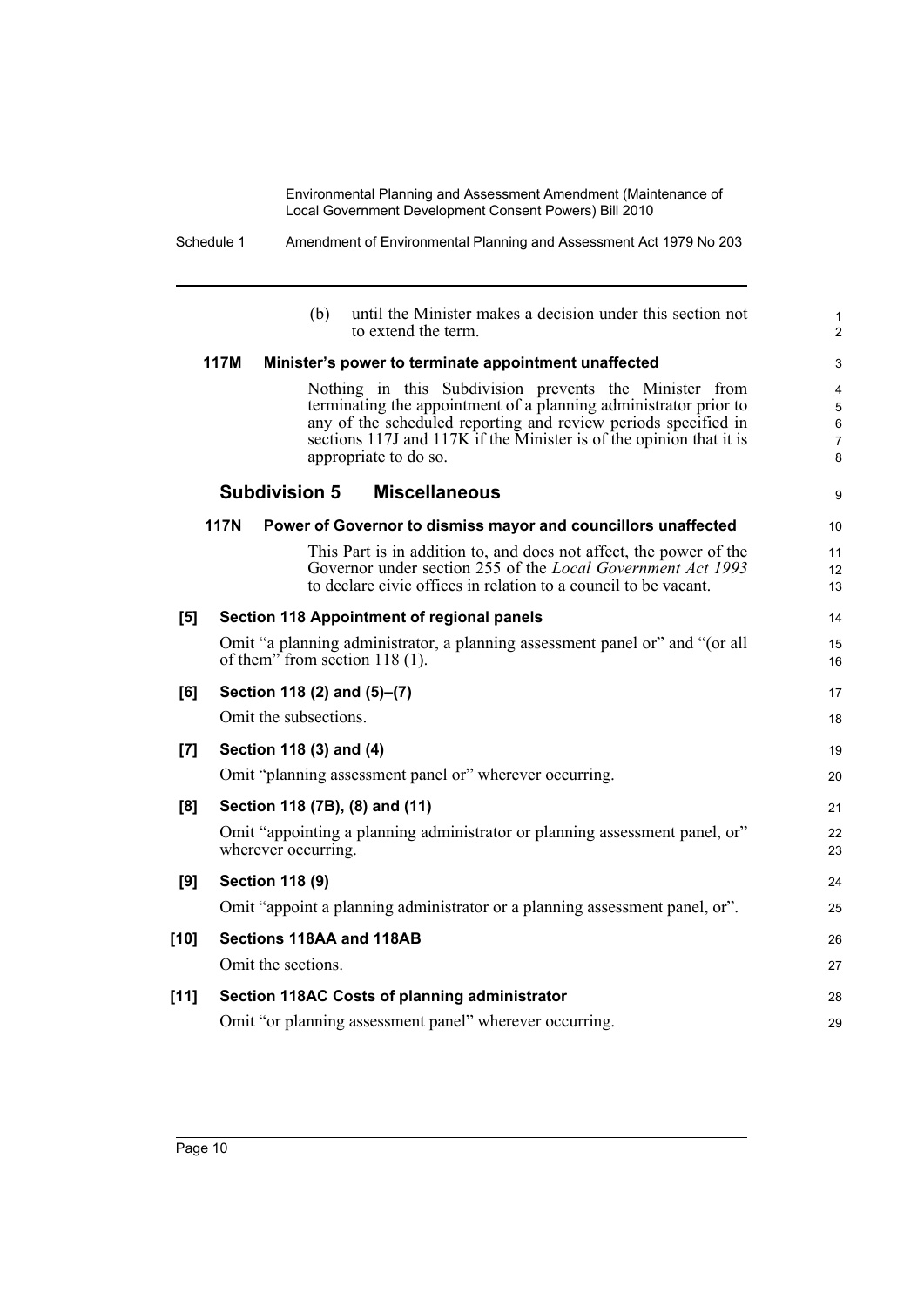Amendment of Environmental Planning and Assessment Act 1979 No 203 Schedule 1

| $[12]$ | Section 118AD Council to assist planning administrator                                                                                             | 1              |
|--------|----------------------------------------------------------------------------------------------------------------------------------------------------|----------------|
|        | Omit ", planning assessment panel or" from section 118AD (1) (a).                                                                                  | $\overline{c}$ |
|        | Insert instead "appointed for the council or any".                                                                                                 | 3              |
| $[13]$ | Section 118AD (1) (b)                                                                                                                              | 4              |
|        | Omit ", planning assessment panel".                                                                                                                | 5              |
| $[14]$ | Section 118AD (1) (c)                                                                                                                              | 6              |
|        | Omit the paragraph.                                                                                                                                | 7              |
| $[15]$ | Section 118AD (2)                                                                                                                                  | 8              |
|        | Omit " $(a)$ - $(c)$ ". Insert instead " $(a)$ or $(b)$ ".                                                                                         | 9              |
| $[16]$ | Section 118AD (2A)                                                                                                                                 | 10             |
|        | Omit "or planning assessment panel" and "or panel".                                                                                                | 11             |
| $[17]$ | Section 118AE Annual report on activities of planning administrators                                                                               | 12             |
|        | Omit "and planning assessment panels" wherever occurring.                                                                                          | 13             |
| $[18]$ | <b>Section 118AF Regulations</b>                                                                                                                   | 14             |
|        | Omit ", planning assessment panel" wherever occurring.                                                                                             | 15             |
| $[19]$ | <b>Section 118AF</b>                                                                                                                               | 16             |
|        | Omit ", planning assessment panel's" wherever occurring.                                                                                           | 17             |
| $[20]$ | Section 118AG Protection for exercise of certain functions by Minister or<br>planning administrator                                                | 18<br>19       |
|        | Omit "or planning assessment panel," from section 118AG (1).                                                                                       | 20             |
|        | Insert instead "or the revocation, or refusal to revoke, a delegation under<br>section 117J, or conferred or imposed on a planning administrator". | 21<br>22       |
| $[21]$ | <b>Section 118AG (2)</b>                                                                                                                           | 23             |
|        | Insert "or planning administrator" after "Minister".                                                                                               | 24             |
| $[22]$ | Section 118AG (2)                                                                                                                                  | 25             |
|        | Insert ", except with the consent of the Minister," after "may not".                                                                               | 26             |
| $[23]$ | Section 118AG (3) and (4)                                                                                                                          | 27             |
|        | Insert "or by the planning administrator" after "delegate of the Minister)"<br>wherever occurring.                                                 | 28<br>29       |
|        |                                                                                                                                                    |                |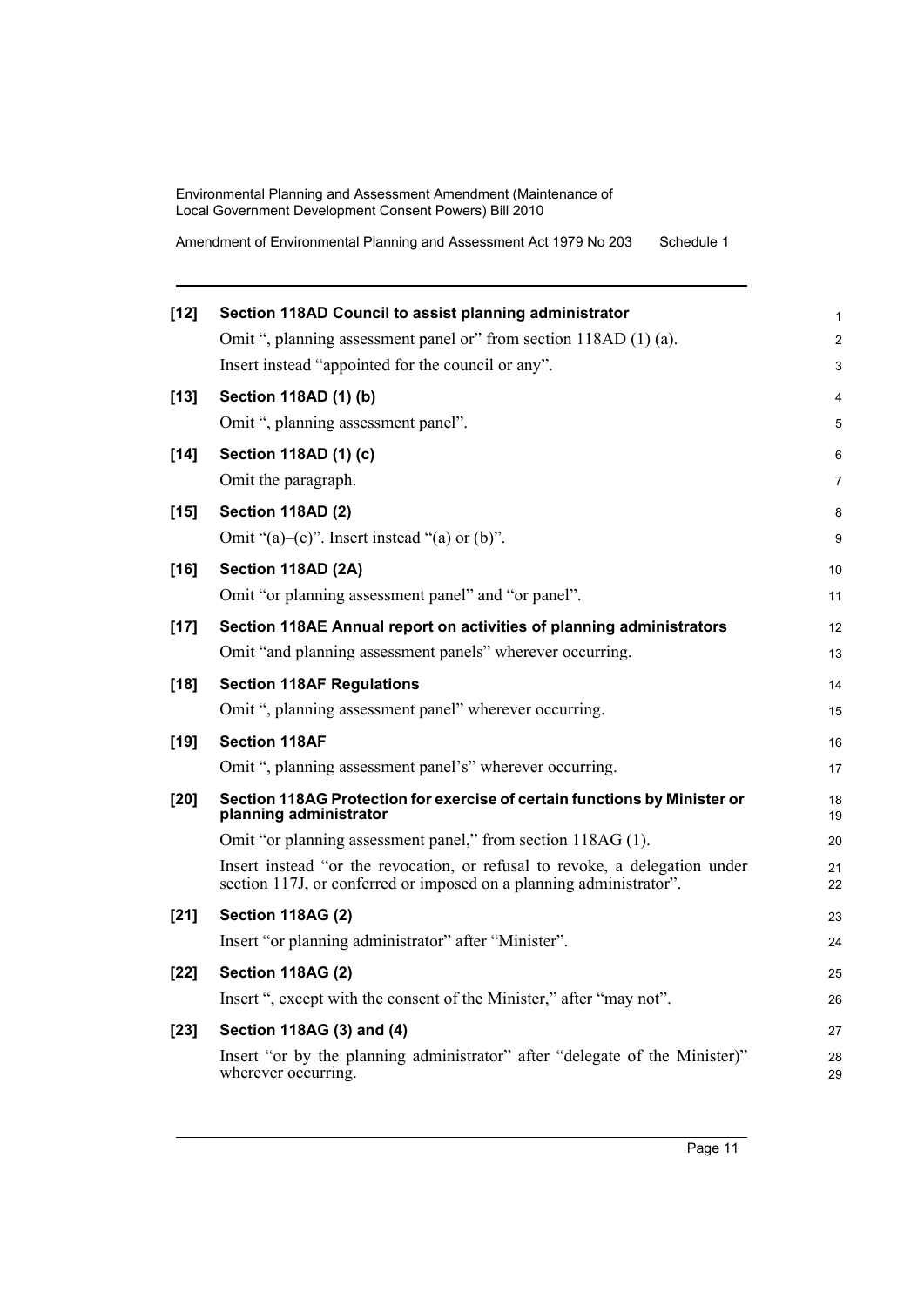Schedule 1 Amendment of Environmental Planning and Assessment Act 1979 No 203

| $[24]$ |     |                       |     | <b>Schedule 5B Planning assessment panels</b>                                                                                                                                                  | 1                        |
|--------|-----|-----------------------|-----|------------------------------------------------------------------------------------------------------------------------------------------------------------------------------------------------|--------------------------|
|        |     | Omit the Schedule.    |     | $\overline{2}$                                                                                                                                                                                 |                          |
| $[25]$ |     |                       |     | Schedule 6 Savings, transitional and other provisions                                                                                                                                          | 3                        |
|        |     |                       |     | Insert at the end of clause $1(1)$ :                                                                                                                                                           | 4                        |
|        |     |                       |     | Environmental Planning and Assessment<br>Amendment<br>(Maintenance of Local Government Development Consent<br>Powers) Act 2010                                                                 | 5<br>6<br>$\overline{7}$ |
| $[26]$ |     | Schedule 6, Part 23   |     |                                                                                                                                                                                                | 8                        |
|        |     | Insert after Part 22: |     |                                                                                                                                                                                                | 9                        |
|        |     |                       |     | Part 23 Environmental Planning and Assessment<br><b>Amendment (Maintenance of Local</b><br><b>Government Development Consent</b><br>Powers) Act 2010                                           | 10<br>11<br>12<br>13     |
|        | 135 |                       |     | <b>Revocation of appointments</b>                                                                                                                                                              | 14                       |
|        |     | (1)                   |     | On the commencement date:                                                                                                                                                                      | 15                       |
|        |     |                       | (a) | any appointment of a planning administrator that was in<br>force immediately before the commencement date is<br>revoked, and                                                                   | 16<br>17<br>18           |
|        |     |                       | (b) | any appointment of a planning assessment panel that was<br>in force immediately before the commencement date is<br>revoked.                                                                    | 19<br>20<br>21           |
|        |     | (2)                   |     | In this clause:                                                                                                                                                                                | 22                       |
|        |     |                       |     | <i>commencement date</i> means the date of commencement of the<br>Environmental Planning and Assessment Amendment<br>(Maintenance of Local Government Development Consent<br>Powers) Act 2010. | 23<br>24<br>25<br>26     |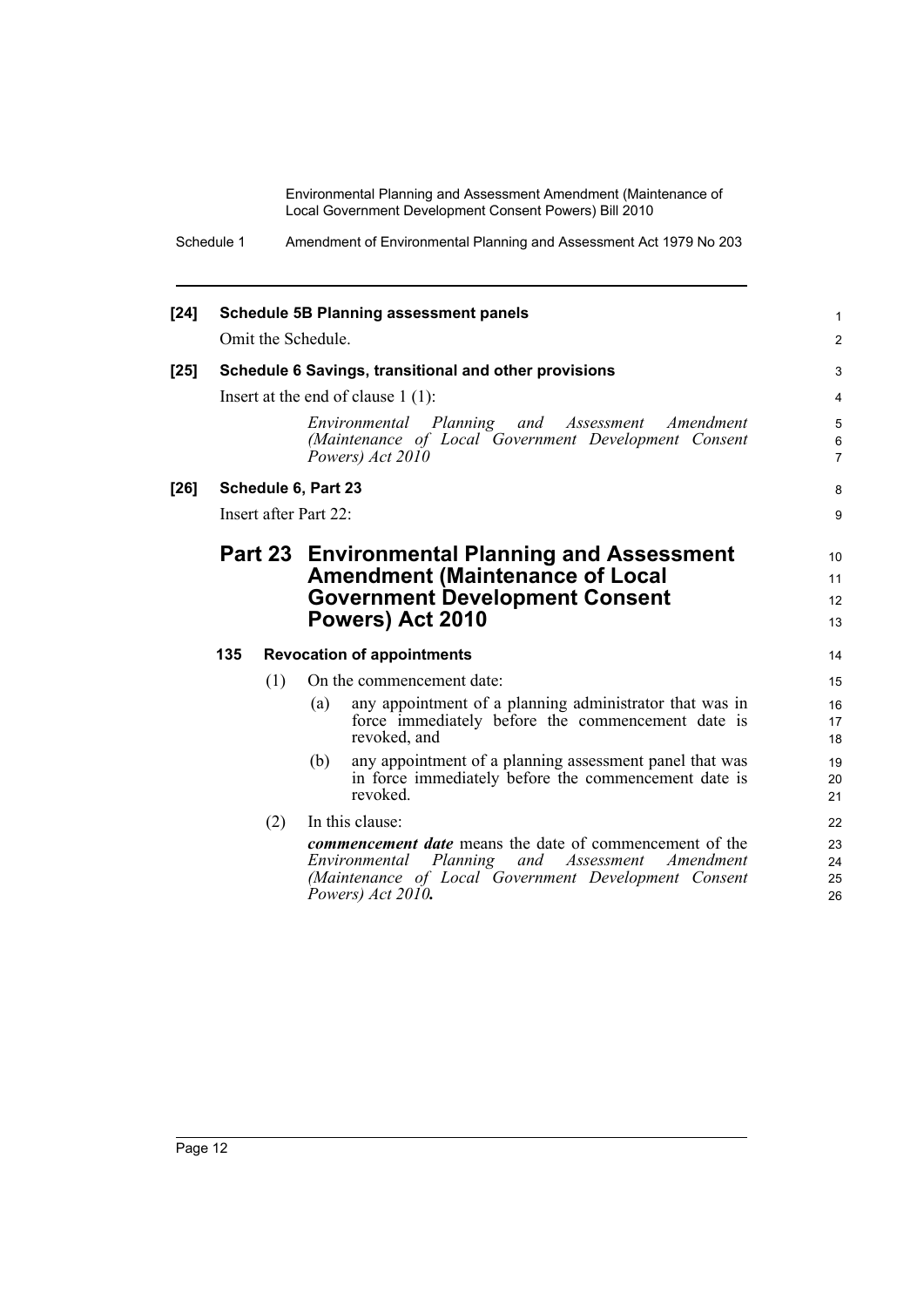Amendment of Environmental Planning and Assessment Act 1979 No 203 Schedule 1

|              | <b>Schedule 7</b> | Insert after Schedule 6: |                                                                                                                                                                                                 | $\mathbf{1}$<br>2 |
|--------------|-------------------|--------------------------|-------------------------------------------------------------------------------------------------------------------------------------------------------------------------------------------------|-------------------|
|              | <b>Schedule 7</b> |                          | <b>Membership and procedure of Panel</b><br>for the Review of Councils                                                                                                                          | 3<br>4            |
|              |                   |                          | (Section 117D)                                                                                                                                                                                  | 5                 |
| 1            |                   |                          | <b>Meaning of "Panel"</b>                                                                                                                                                                       | 6                 |
|              |                   |                          | In this Schedule:                                                                                                                                                                               | $\overline{7}$    |
|              |                   |                          | <b>Panel</b> means the Panel for the Review of Councils.                                                                                                                                        | 8                 |
| $\mathbf{2}$ |                   | Chairperson              |                                                                                                                                                                                                 | 9                 |
|              | (1)               |                          | One of the members of the Panel is to be appointed by the<br>Minister as Chairperson of the Panel. The appointment may be<br>made at the time the person is appointed as a member or after that | 10<br>11<br>12    |
|              |                   |                          | appointment.                                                                                                                                                                                    | 13                |
|              | (2)               |                          | A person vacates the office of Chairperson if the person:                                                                                                                                       | 14                |
|              |                   | (a)                      | ceases to be a member, or                                                                                                                                                                       | 15                |
|              |                   | (b)                      | resigns that office by instrument in writing addressed to<br>the Minister, or                                                                                                                   | 16<br>17          |
|              |                   | (c)                      | is removed from that office under this clause.                                                                                                                                                  | 18                |
|              | (3)               | Chairperson.             | The Minister may at any time remove a person from the office of                                                                                                                                 | 19<br>20          |
| 3            |                   |                          | <b>Deputies of members</b>                                                                                                                                                                      | 21                |
|              | (1)               |                          | The Minister may, from time to time, appoint a person to be the<br>deputy of a member of the Panel and the Minister may revoke any<br>such appointment.                                         | 22<br>23<br>24    |
|              | (2)               |                          | In the absence of a member, the member's deputy:                                                                                                                                                | 25                |
|              |                   | (a)                      | may, if available, act in the place of the member, and                                                                                                                                          | 26                |
|              |                   | (b)                      | while so acting, has all the functions of the member and is<br>to be taken to be a member.                                                                                                      | 27<br>28          |
|              | (3)               | Chairperson.             | The deputy of a member who is the Chairperson does not<br>(because of this clause) have the member's functions as                                                                               | 29<br>30<br>31    |
|              | (4)               |                          | A person while acting in the place of a member is entitled to be<br>paid such allowances as the Minister may from time to time<br>determine in respect of the person.                           | 32<br>33<br>34    |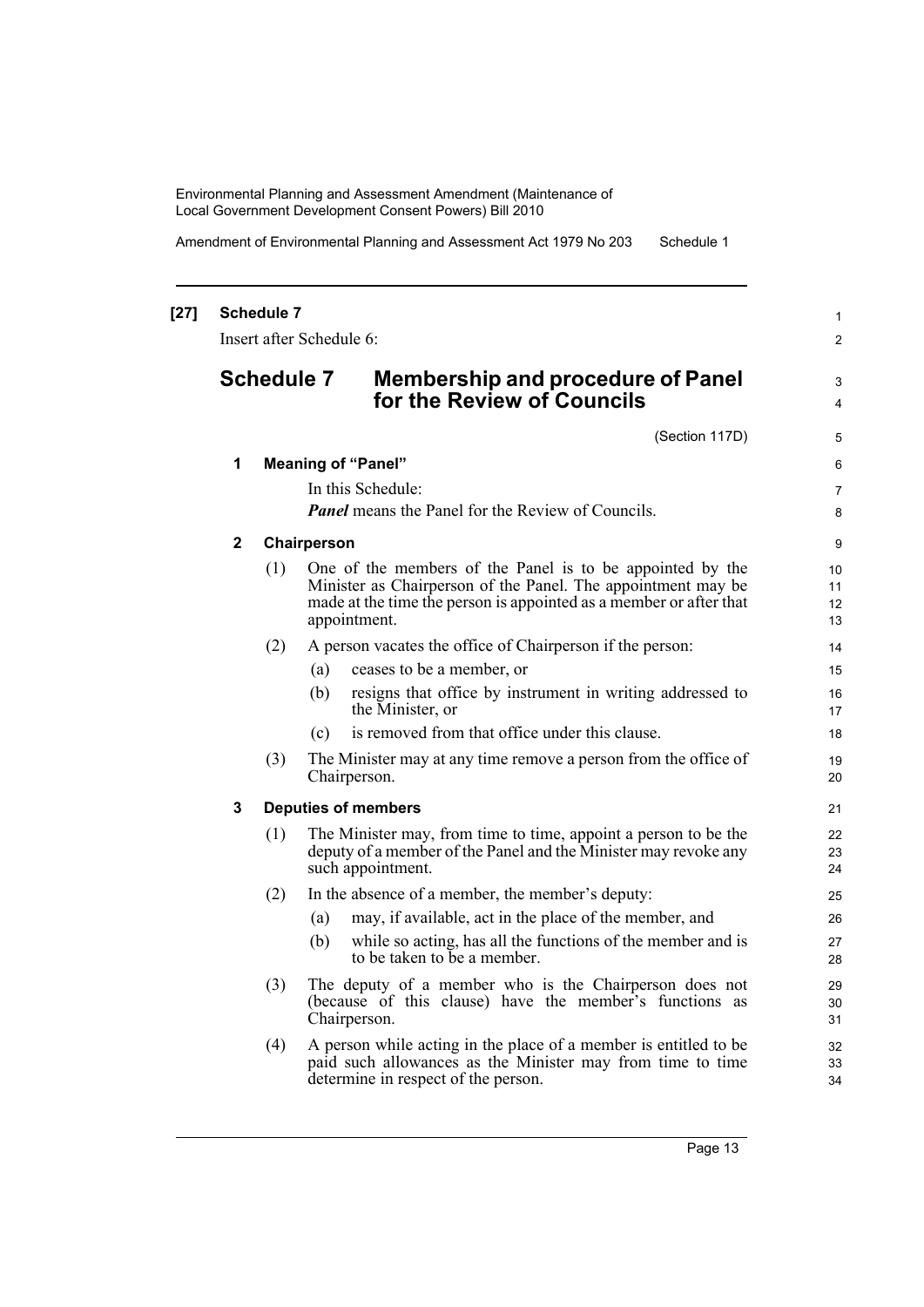Schedule 1 Amendment of Environmental Planning and Assessment Act 1979 No 203

### **4 Terms of office**

Subject to this Schedule, a member of the Panel holds office for such period (not exceeding 3 years) as is specified in the member's instrument of appointment, but is eligible (if otherwise qualified) for re-appointment.

36 37 38

### **5 Allowances**

A member of the Panel is entitled to be paid such allowances as the Minister from time to time determines in respect of the member.

## **6 Vacancy in office of member**

- (1) The office of a member of the Panel becomes vacant if the member:
	- (a) dies, or
	- (b) completes a term of office and is not re-appointed, or
	- (c) resigns the office by instrument in writing addressed to the Minister, or
	- (d) is removed from office under this clause, or
	- (e) is absent from 4 consecutive meetings of the Panel of which reasonable notice has been given to the member personally or in the ordinary course of post, except on leave granted by the Panel or unless, before the expiration of 4 weeks after the last of those meetings, the member is excused by the Panel for having been absent from those meetings, or
	- (f) becomes bankrupt, applies to take the benefit of any law for the relief of bankrupt or insolvent debtors, compounds with his or her creditors or makes an assignment of his or her remuneration for their benefit, or
	- (g) becomes a mentally incapacitated person, or
	- (h) is convicted in New South Wales of an offence that is punishable by imprisonment for 12 months or more or is convicted elsewhere than in New South Wales of an offence that, if committed in New South Wales, would be an offence so punishable.
- (2) The Minister may remove a member from office at any time.

## **7 Filling of vacancy in office of member**

If the office of a member of the Panel becomes vacant, a person may, subject to this Schedule, be appointed to fill the vacancy.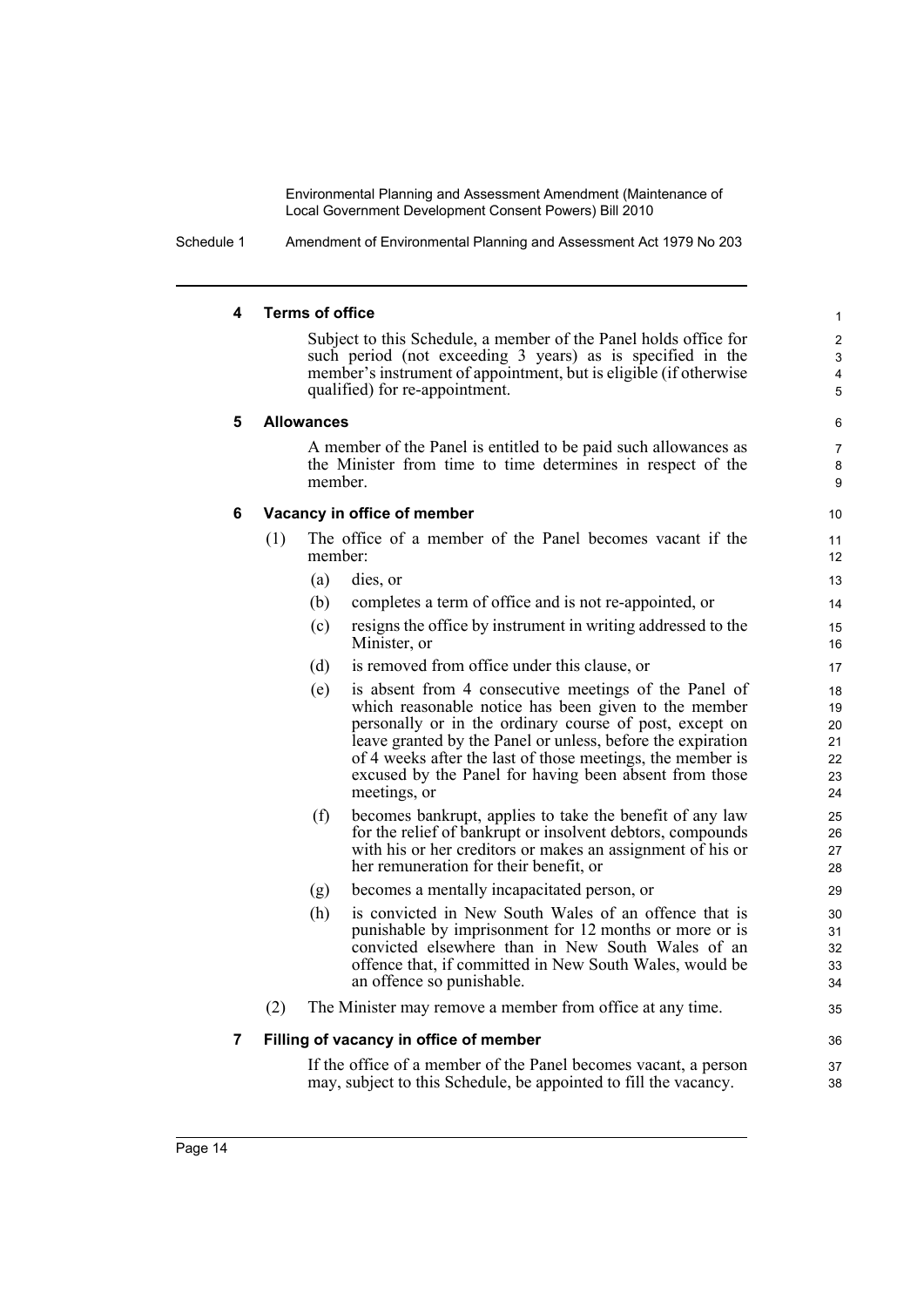Amendment of Environmental Planning and Assessment Act 1979 No 203 Schedule 1

#### **8 Disclosure of pecuniary interests**

 $(1)$  If:

- (a) a member of the Panel has a direct or indirect pecuniary interest in a matter being considered or about to be considered at a meeting of the Panel, and
- (b) the interest appears to raise a conflict with the proper performance of the member's duties in relation to the consideration of the matter,

the member must, as soon as possible after the relevant facts have come to the member's knowledge, disclose the nature of the interest at a meeting of the Panel.

- (2) A disclosure by a member at a meeting of the Panel that the member:
	- (a) is a member, or is in the employment, of a specified company or other body, or
	- (b) is a partner, or is in the employment, of a specified person, or
	- (c) has some other specified interest relating to a specified company or other body or to a specified person,

is a sufficient disclosure of the nature of the interest in any matter relating to that company or other body or to that person that may arise after the date of the disclosure and that is required to be disclosed under subclause (1).

- (3) Particulars of any disclosure made under this clause must be recorded by the Panel in a book kept for the purpose and that book must be open at all reasonable hours for inspection by any person on payment of the fee (if any) determined by the Panel.
- (4) After a member has disclosed the nature of an interest in any matter, the member must not, unless the Minister or the Panel otherwise determines:
	- (a) be present during any deliberation of the Panel with respect to the matter, or
	- (b) take part in any decision of the Panel with respect to the matter.
- (5) For the purpose of the making of a determination by the Panel under subclause (4), a member who has a direct or indirect pecuniary interest in a matter to which the disclosure relates must not:
	- (a) be present during any deliberation of the Panel for the purpose of making the determination, or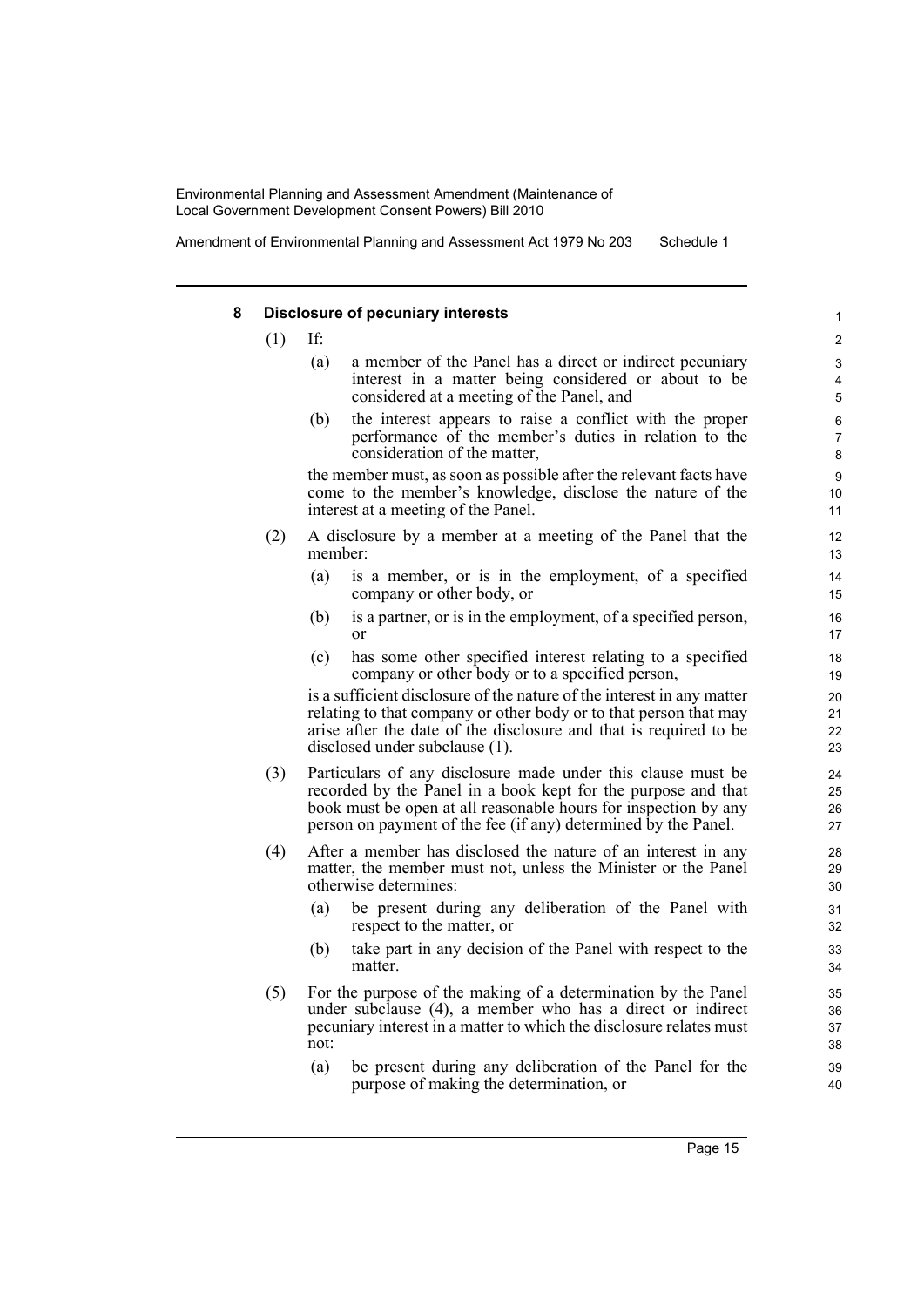|    | take part in the making by the Panel of the determination.<br>(b)                                                                                                                                                        |  |  |  |  |
|----|--------------------------------------------------------------------------------------------------------------------------------------------------------------------------------------------------------------------------|--|--|--|--|
|    | A contravention of this clause does not invalidate any decision of<br>(6)<br>the Panel.                                                                                                                                  |  |  |  |  |
| 9  | <b>General procedure</b>                                                                                                                                                                                                 |  |  |  |  |
|    | The procedure for the calling of meetings of the Panel and for the<br>conduct of business at those meetings is, subject to the<br>regulations and to any direction of the Minister, to be as<br>determined by the Panel. |  |  |  |  |
| 10 | Quorum                                                                                                                                                                                                                   |  |  |  |  |
|    | The quorum for a meeting of the Panel is a majority of the<br>members for the time being of the Panel.                                                                                                                   |  |  |  |  |
| 11 | <b>Presiding member</b>                                                                                                                                                                                                  |  |  |  |  |
|    | The Chairperson of the Panel or, in the absence of the<br>(1)<br>Chairperson, another member elected to chair the meeting by the<br>members present is to preside at a meeting of the Panel.                             |  |  |  |  |
|    | (2)<br>The person presiding at any meeting of the Panel has a<br>deliberative vote and, in the event of an equality of votes, has a<br>second or casting vote.                                                           |  |  |  |  |
| 12 | Voting                                                                                                                                                                                                                   |  |  |  |  |
|    | A decision supported by a majority of the votes cast at a meeting<br>of the Panel at which a quorum is present is the decision of the<br>Panel.                                                                          |  |  |  |  |
| 13 | <b>Minutes of meetings</b>                                                                                                                                                                                               |  |  |  |  |
|    | The Panel is required to keep minutes of proceedings at its<br>meetings.                                                                                                                                                 |  |  |  |  |

Schedule 1 Amendment of Environmental Planning and Assessment Act 1979 No 203